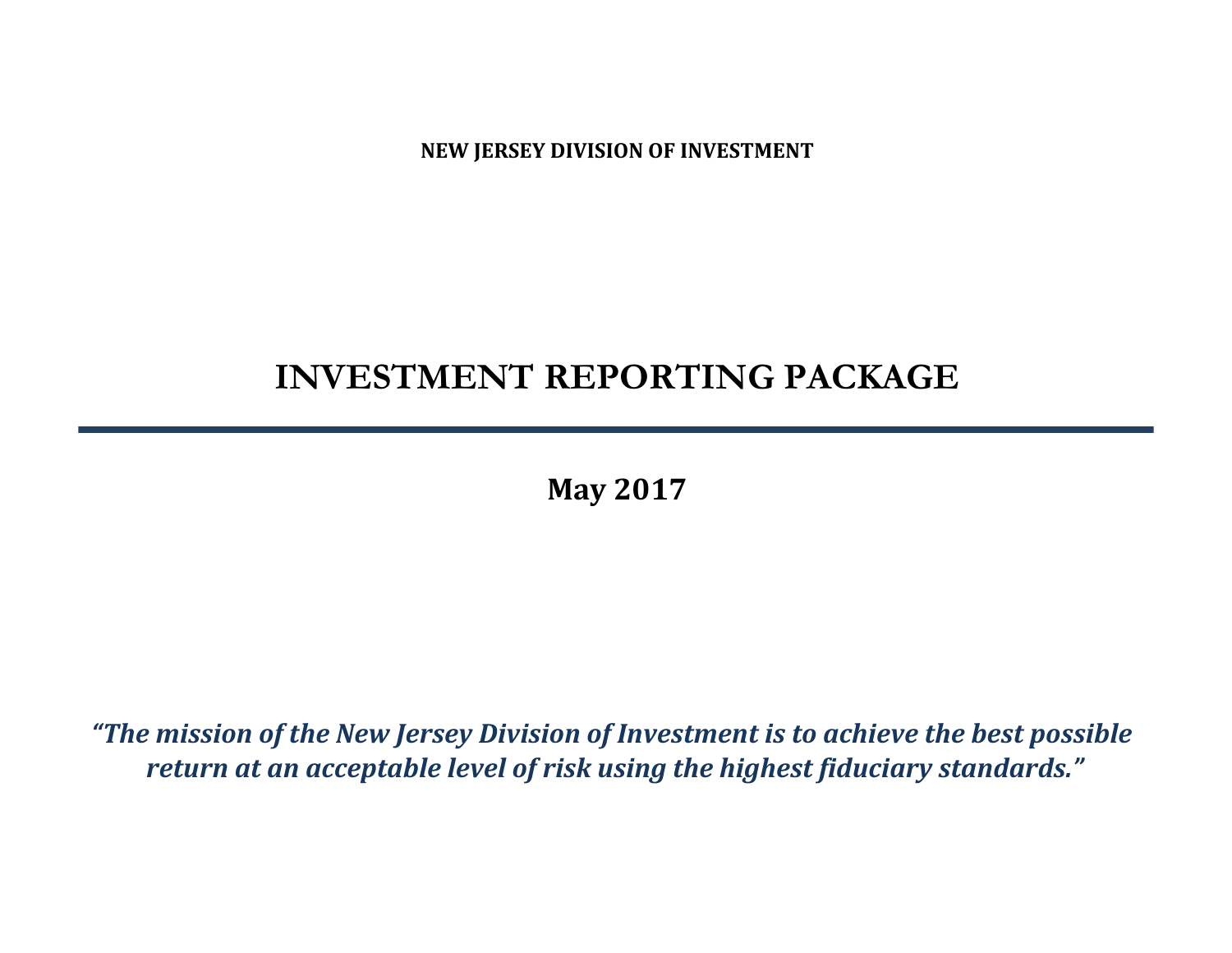### **New Jersey Division of Investment Actual Allocation vs FY 2017 Investment Plan Target 05/31/2017**

|                                                 | <b>Actual</b>       |                 |                     |                      |
|-------------------------------------------------|---------------------|-----------------|---------------------|----------------------|
|                                                 | <b>Allocation %</b> | <b>Target %</b> | <b>Difference %</b> | <b>Allocation \$</b> |
| Absolute Return/Risk Mitigation                 | 4.11%               | 5.00%           | $-0.89%$            | 3,084.53             |
| <b>Risk Mitigation</b>                          | 4.11%               | 5.00%           | $-0.89%$            | 3,084.53             |
| Cash Equivalents <sup>(1)</sup>                 | 4.96%               | 5.50%           | $-0.54%$            | 3,718.23             |
| <b>Short Term Cash Equivalents</b>              | 0.63%               | 0.00%           | 0.63%               | 476.17               |
| <b>TIPS</b>                                     | 0.48%               | 0.00%           | 0.48%               | 360.72               |
| <b>US Treasuries</b>                            | 1.77%               | 3.00%           | $-1.23%$            | 1,324.78             |
| <b>Total Liquidity</b>                          | 7.84%               | 8.50%           | $-0.66%$            | 5,879.90             |
| <b>Investment Grade Credit</b>                  | 9.51%               | 10.00%          | $-0.49%$            | 7,136.78             |
| Public High Yield                               | 2.05%               | 2.50%           | $-0.45%$            | 1,538.83             |
| <b>Global Diversified Credit</b>                | 4.70%               | 5.00%           | $-0.30%$            | 3,523.68             |
| Credit Oriented Hedge Funds                     | 2.49%               | 1.00%           | 1.49%               | 1,871.04             |
| Debt Related Private Equity                     | 0.96%               | 2.00%           | $-1.04%$            | 723.81               |
| <b>Debt Related Real Estate</b>                 | 0.60%               | 1.00%           | $-0.40%$            | 447.46               |
| <b>Total Income</b>                             | 20.32%              | 21.50%          | $-1.18%$            | 15,241.60            |
| Commodities                                     | 0.25%               | 0.00%           | 0.25%               | 186.94               |
| <b>Private Real Assets</b>                      | 2.51%               | 2.50%           | 0.01%               | 1,883.40             |
| <b>Equity Related Real Estate</b>               | 5.33%               | 6.25%           | $-0.92%$            | 3,996.98             |
| <b>Total Real Return</b>                        | 8.09%               | 8.75%           | $-0.66%$            | 6,067.32             |
| <b>US Equity</b>                                | 28.50%              | 30.00%          | $-1.50%$            | 21,377.73            |
| Non-US Developed Markets Equity                 | 11.61%              | 11.50%          | 0.11%               | 8,709.02             |
| <b>Emerging Markets Equity</b>                  | 6.42%               | 6.50%           | $-0.08%$            | 4,815.90             |
| <b>Equity Oriented Hedge Funds</b>              | 1.45%               | 0.00%           | 1.45%               | 1,084.51             |
| <b>Buyouts/Venture Capital</b>                  | 9.15%               | 8.25%           | 0.90%               | 6,865.35             |
| <b>Total Global Growth</b>                      | 57.12%              | 56.25%          | 0.87%               | 42,852.51            |
| Opportunistic Investments                       | 0.44%               | 0.00%           | 0.44%               | 314.17               |
| Police and Fire Mortgage Program <sup>(2)</sup> | 1.52%               | 0.00%           | 0.21%               | 1,156.11             |
| <b>Other Cash and Receivables</b>               | 0.57%               | 0.00%           | 0.57%               | 426.05               |
| <b>Total Pension Fund</b>                       | 100.00%             | 100.00%         | 0.00%               | 75,022.19            |

**1 The cash aggregate comprises the two common fund cash accounts, in addition to the seven plan cash accounts.** 

**2 For Financial Reporting Police and Fire Mortgage Program is considered a receivable under GASB 72.**



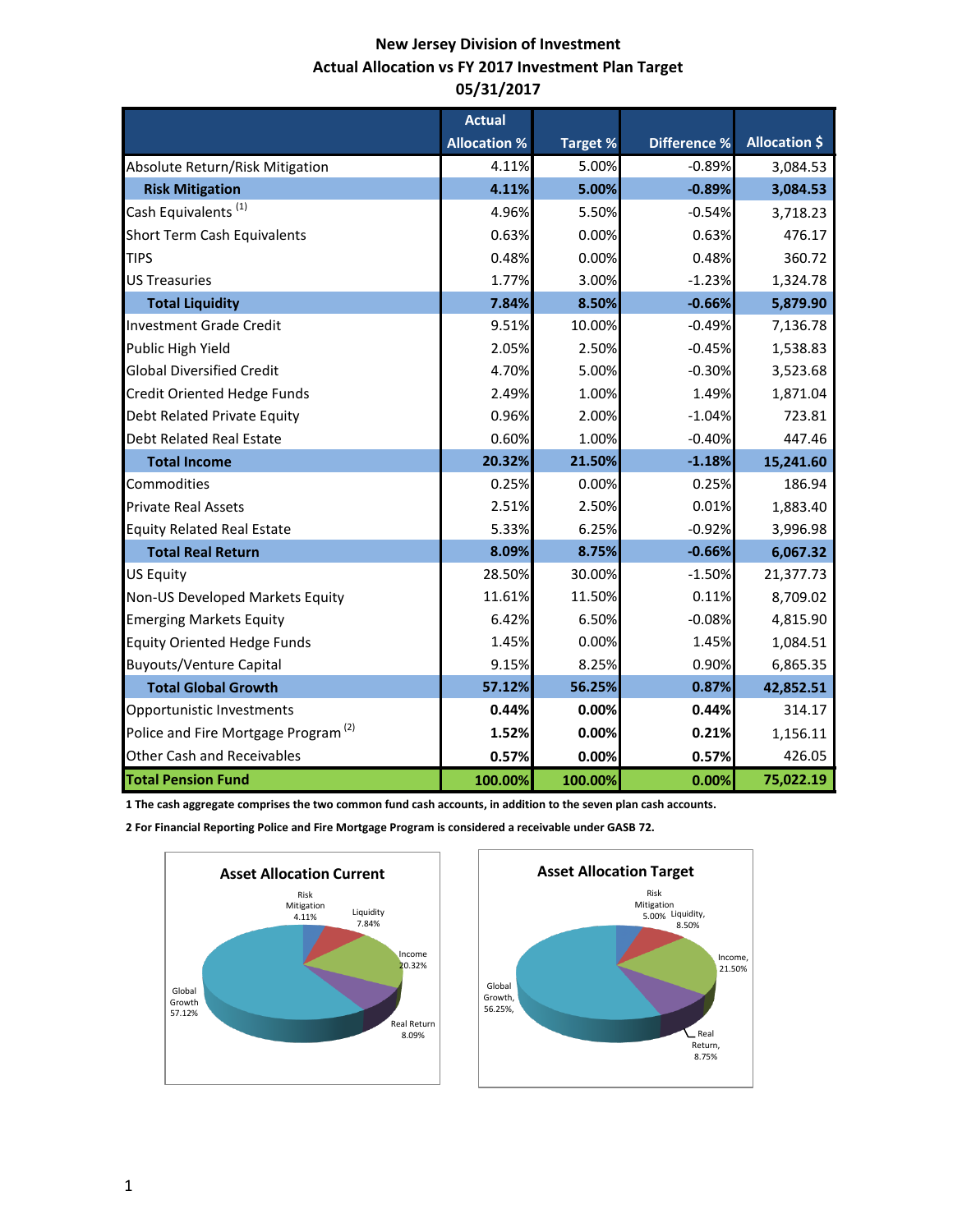

 $<sup>(1)</sup>$  Excludes Police & Fire Mortgage Program</sup>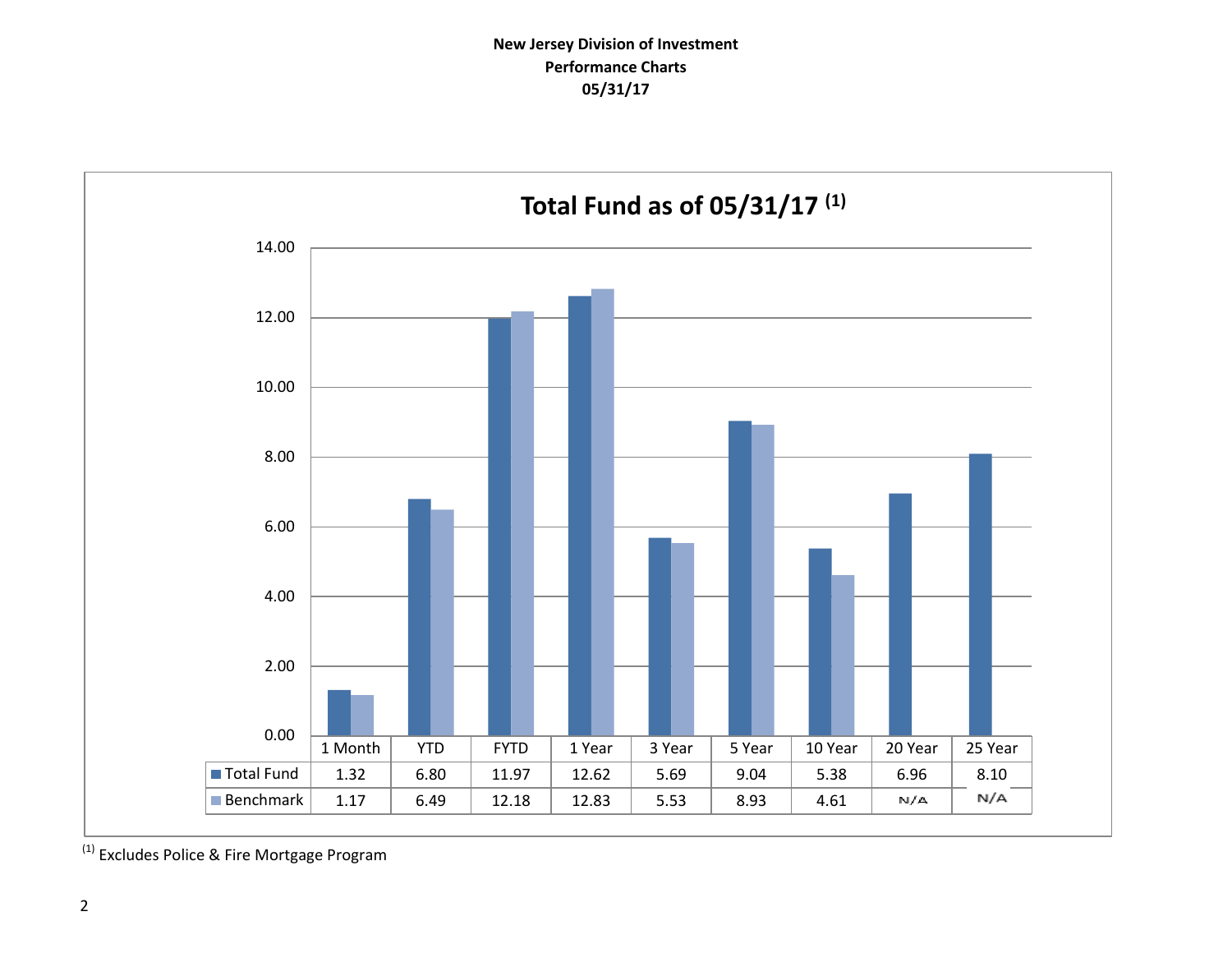### **New Jersey Division of Investment Performance Charts 05/31/17**





<sup>(1)</sup> Excludes Police & Fire Mortgage Program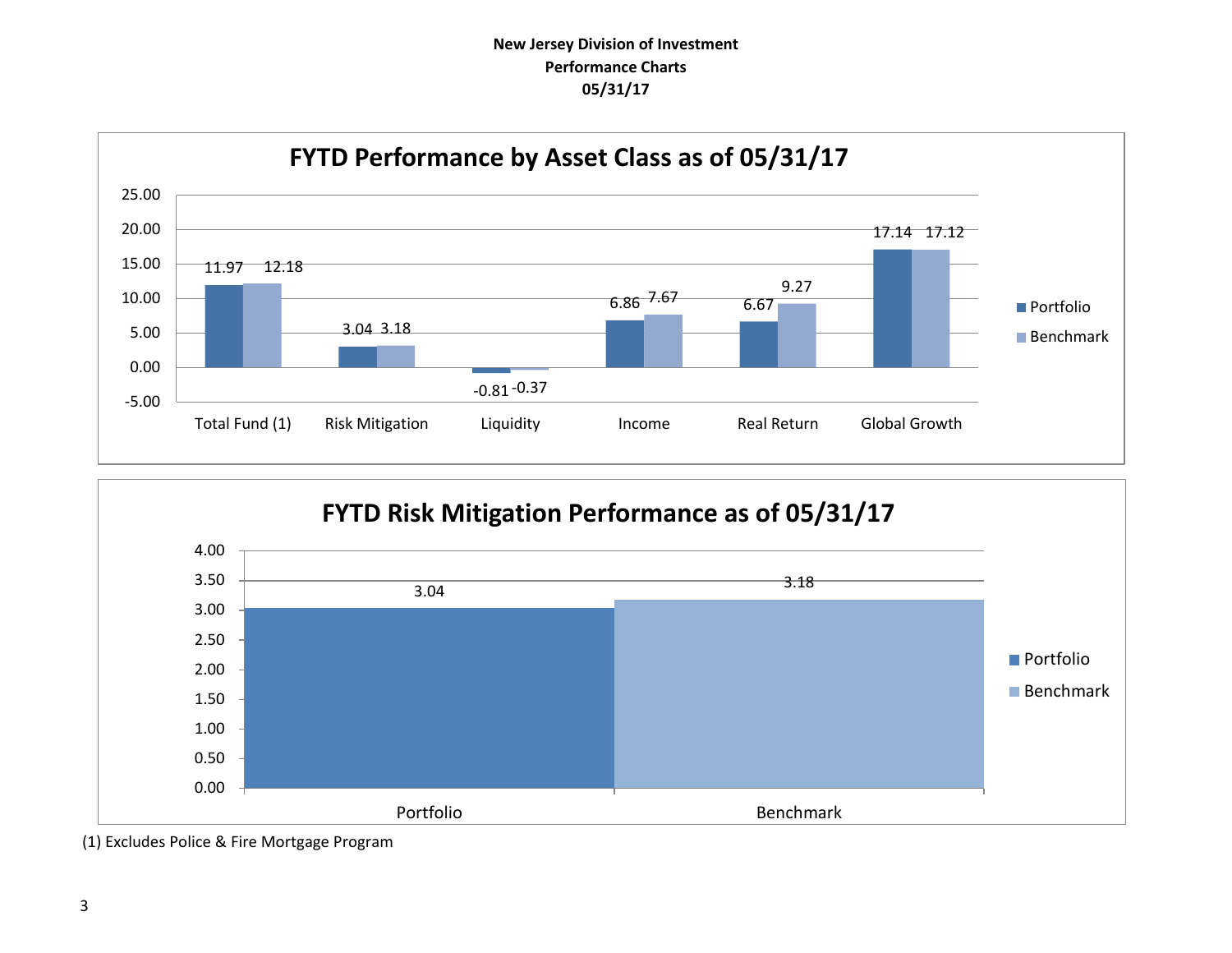### **New Jersey Division of Investment Performance Charts 05/31/17**



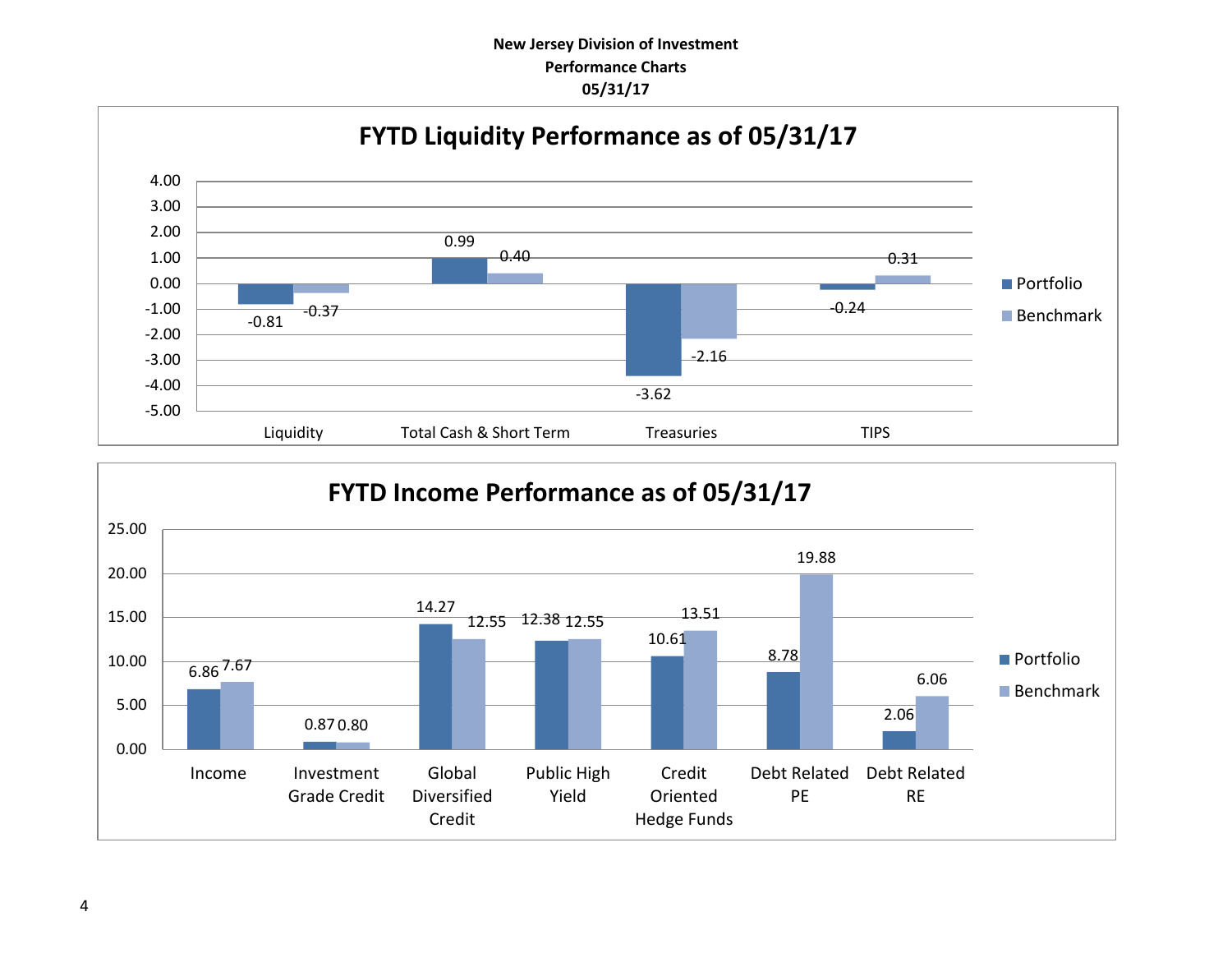### **New Jersey Division of Investment Performance Charts 05/31/17**





\*Reported on a 1 month lag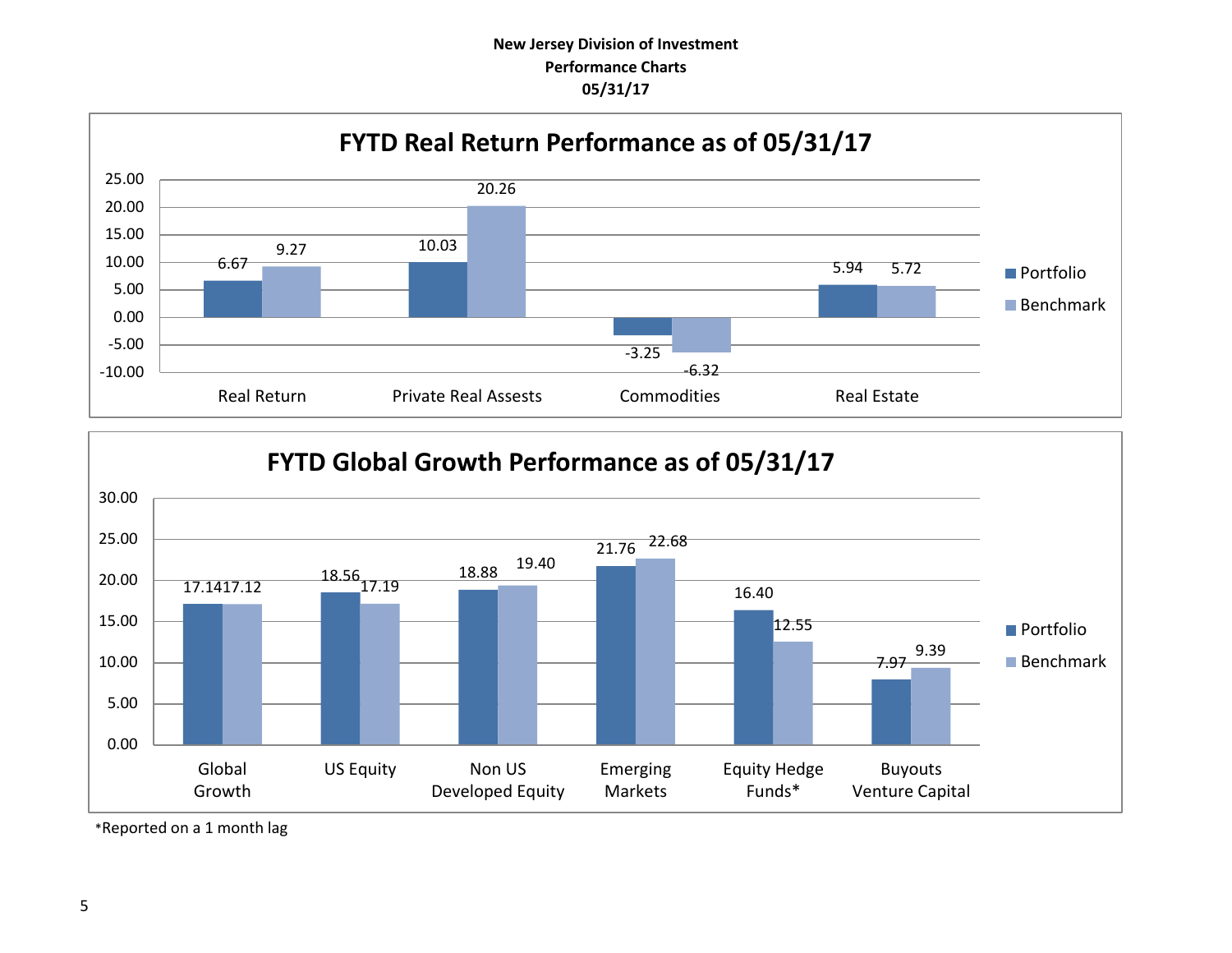#### **New Jersey Division of Investment**

**Pension Fund Performance Versus Benchmark**

| 05/31/17                                                          |         |            |             |        |         |         |          |
|-------------------------------------------------------------------|---------|------------|-------------|--------|---------|---------|----------|
|                                                                   | 1 month | <b>YTD</b> | <b>FYTD</b> | 1 Year | 3 Years | 5 Years | 10 Years |
| Domestic Equity with Cash, Hedges, Miscellaneous                  | 0.79    | 8.00       | 18.42       | 17.80  | 8.80    | 14.73   | 7.48     |
| S&P 1500 Composite                                                | 1.16    | 8.04       | 17.19       | 17.52  | 10.07   | 15.40   | 7.07     |
| Equity Only (Ex Cash)                                             | 0.80    | 8.07       | 18.56       | 17.93  | 8.82    | 14.93   |          |
| Equity Only-Diversified Fund                                      | 1.32    | 8.35       | 18.20       | 18.16  | 9.49    | 14.85   |          |
| Equity Only-Concentrated Fund                                     | 0.29    | 7.81       | 19.15       | 17.96  | 8.35    | 15.45   |          |
| Domestic Fixed Income with Cash, Hedges, Miscellaneous            | 0.76    | 3.84       | 4.84        | 6.60   | 4.05    | 4.14    | 7.35     |
| <b>Fixed Income Blended Benchmark</b>                             | 0.88    | 3.48       | 4.76        | 6.58   | 3.47    | 3.63    | 6.43     |
| <b>Investment Grade</b>                                           | 0.73    | 2.84       | 0.17        | 2.10   | 2.56    | 2.45    | 6.40     |
| <b>Investment Grade Blended Benchmark</b>                         | 0.89    | 2.66       | 0.11        | 2.37   | 2.61    | 2.27    | 6.46     |
| High Yield                                                        | 0.85    | 5.83       | 13.79       | 15.27  | 7.18    | 9.95    |          |
| <b>Barclays High Yield Index</b>                                  | 0.87    | 4.79       | 12.55       | 13.58  | 4.73    | 7.31    |          |
| International Equity with Cash, Hedges, Miscellaneous             | 3.02    | 14.32      | 19.85       | 18.59  | 1.35    | 7.57    | 0.47     |
| <b>MSCI All World Country Index (ex US)</b>                       | 3.24    | 13.74      | 20.08       | 18.24  | 1.26    | 8.39    | 1.18     |
| <b>Custom International Equity Markets Index</b>                  | 3.26    | 14.56      | 20.59       | 19.67  | 1.64    | 8.06    |          |
| Developed Markets Equity                                          | 3.45    | 13.50      | 18.88       | 15.43  | 1.55    | 9.71    |          |
| Custom International Equity Developed Markets Index               | 3.35    | 12.82      | 19.40       | 15.73  | 1.28    | 9.64    |          |
| <b>Emerging Markets Equity</b>                                    | 2.60    | 17.03      | 21.76       | 26.69  | 0.96    | 4.12    |          |
| Custom International Equity Emerging Markets Index                | 3.06    | 17.60      | 22.68       | 27.66  | 1.93    | 4.92    |          |
| <b>Alternative Investments</b>                                    | 1.29    | 3.87       | 7.26        | 9.23   | 6.85    | 8.72    | 4.41     |
| <b>Hedge Funds</b>                                                | 0.35    | 3.45       | 8.20        | 9.03   | 3.00    | 5.51    | 3.06     |
| HFRI Fund of Funds Composite (one month lag)                      | 0.51    | 3.82       | 5.68        | 6.21   | 2.19    | 3.38    | 1.12     |
| Private Equity                                                    | 2.16    | 3.87       | 8.02        | 9.95   | 12.76   | 14.47   | 8.34     |
| Cambridge Associates (Data only available quarterly) <sup>1</sup> | 0.00    | 2.59       | 9.39        | 9.46   | 8.72    | 12.06   | 9.57     |
| <b>Real Estate</b>                                                | 1.95    | 5.08       | 5.18        | 7.49   | 10.30   | 11.85   | (1.74)   |
| Real Estate Index (Data only available quarterly) <sup>1</sup>    | 0.00    | 1.88       | 5.72        | 7.79   | 11.04   | 11.40   | 7.06     |
| <b>Real Assets/Commodities</b>                                    | (0.42)  | 3.38       | 6.86        | 14.66  | (1.64)  | (0.42)  |          |
| <b>Bloomberg Commodity Index</b>                                  | (1.33)  | (5.07)     | (6.32)      | (2.45) | (14.58) | (8.24)  |          |
| Plan Cash <sup>2</sup>                                            | 0.10    | 0.52       | 1.23        | 1.34   | 1.31    | 0.89    |          |
| <b>US Treasury Bills (3 month)</b>                                | 0.06    | 0.23       | 0.38        | 0.41   | 0.18    | 0.13    |          |
| <b>Total Pension Fund</b>                                         | 1.31    | 6.72       | 11.82       | 12.45  | 5.64    | 8.95    |          |
| <b>Total Pension Fund ex Police and Fire Mortgages</b>            | 1.32    | 6.80       | 11.97       | 12.62  | 5.69    | 9.04    | 5.38     |
| <b>Total Fund Benchmark</b>                                       | 1.17    | 6.49       | 12.18       | 12.83  | 5.53    | 8.93    | 4.61     |

**<sup>1</sup>Cambridge Associates & NCREIF (NPI) Benchmarks are only reported on an quarterly basis, non quarter-end months are reported as 0%**

**2 The cash aggregate comprises the seven plan cash accounts**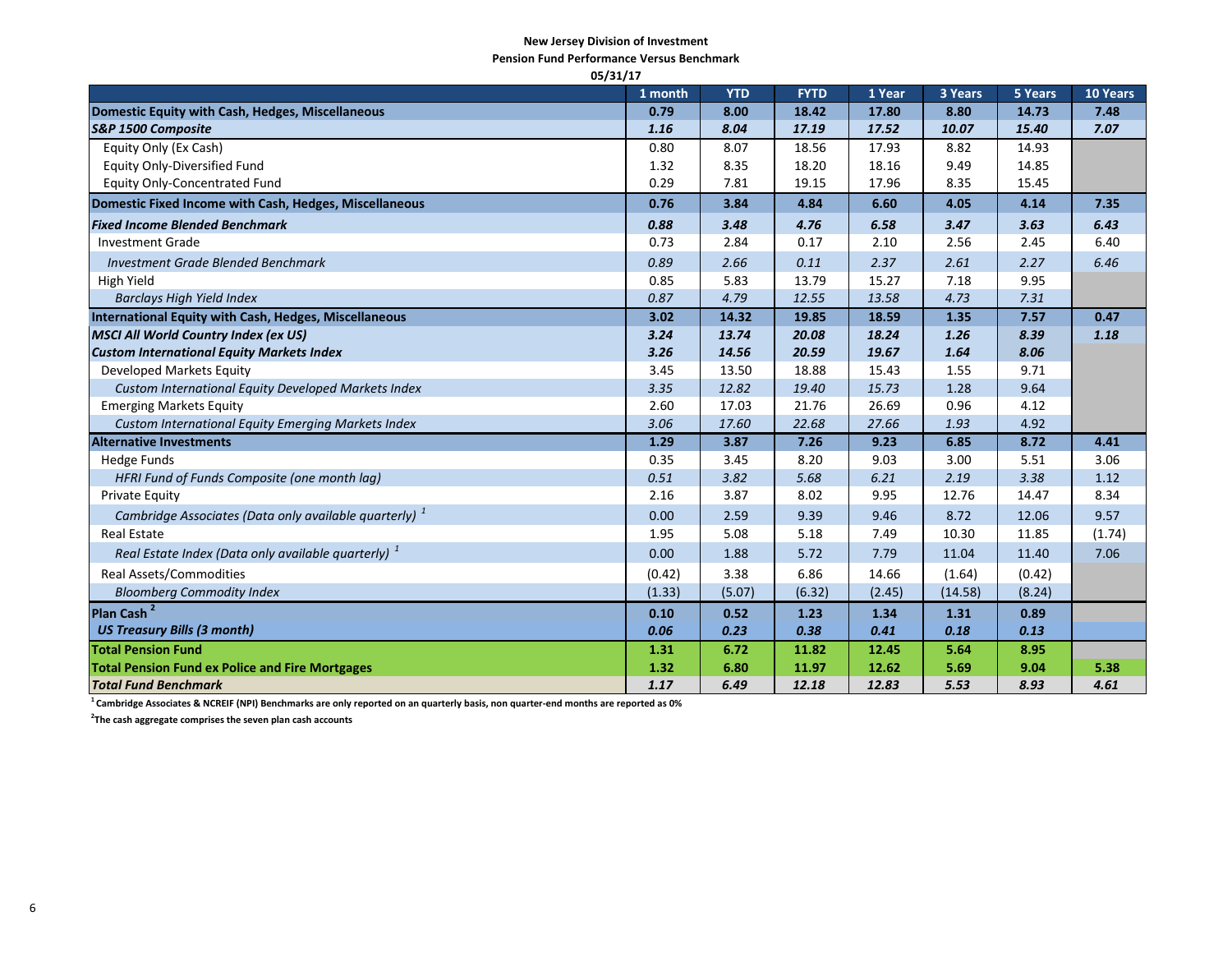### **New Jersey Division of Investment Domestic Equity May 31, 2017**

### **Top Holdings**

|                              | % of             |
|------------------------------|------------------|
| Company                      | <b>Portfolio</b> |
| <b>APPLE INC</b>             | 3.80             |
| <b>ALPHABET INC</b>          | 3.07             |
| <b>MICROSOFT CORP</b>        | 2.98             |
| <b>FACEBOOK INC</b>          | 2.43             |
| AMAZON.COM                   | 2.23             |
| <b>JOHNSON &amp; JOHNSON</b> | 1.86             |
| <b>EXXON MOBIL CORP</b>      | 1.75             |
| <b>JP MORGAN CHASE</b>       | 1.66             |
| <b>WALT DISNEY CO</b>        | 1.44             |
| <b>BANK OF AMERICA</b>       | 1.36             |

**Portfolio Sector Weightings**

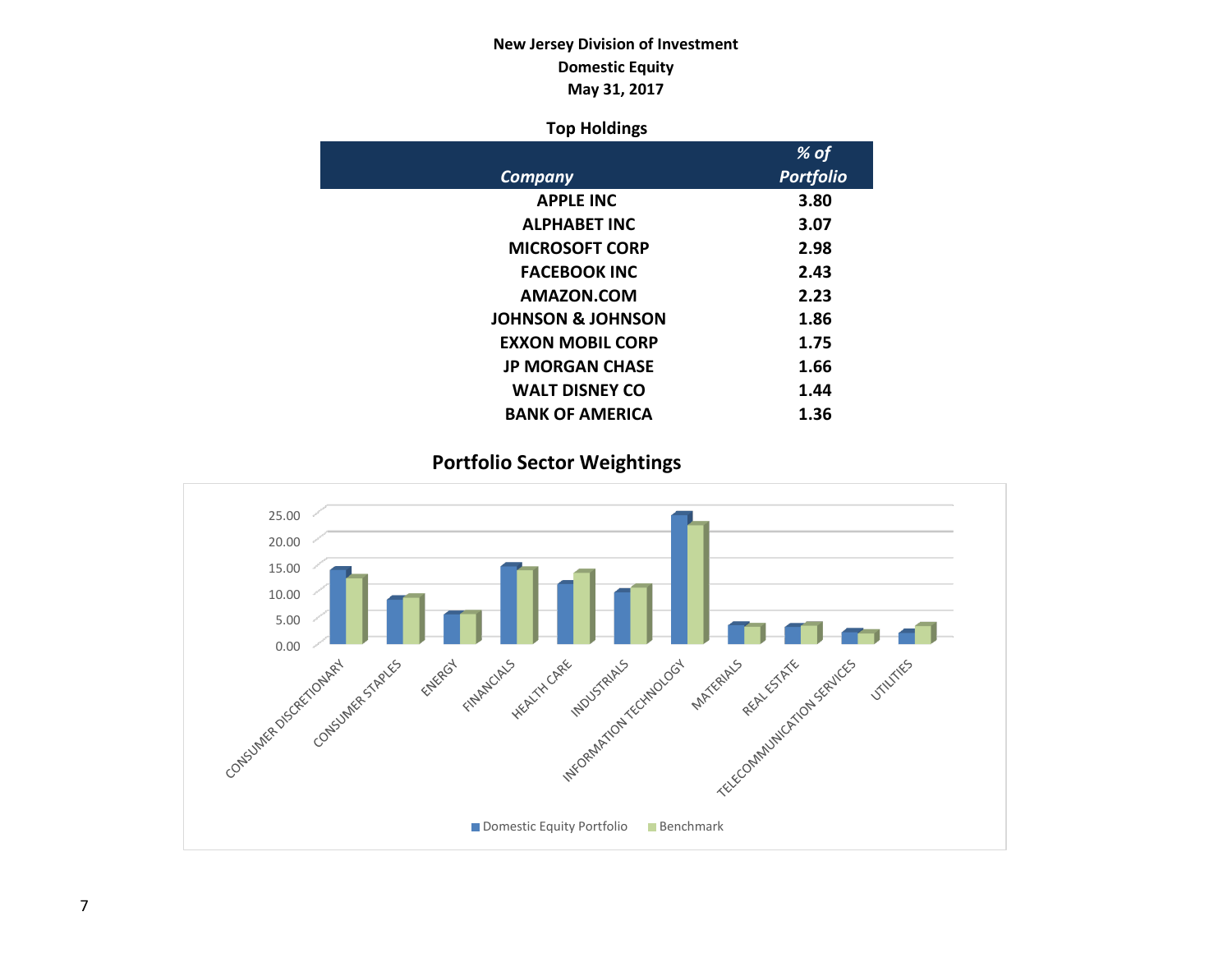### **New Jersey Division of Investment Investment Grade Portfolio May 31, 2017**

|                          | <b>Portfolio</b> | Benchmark <sup>(1)</sup> | <b>Difference</b> |
|--------------------------|------------------|--------------------------|-------------------|
| S & P's Quality Rating   | $AA-3$           | A+l                      | N/A               |
| Coupon (%)               | 3.31             | 4.70                     | 1.37              |
| <b>Yield to Maturity</b> | 2.58             | 3.77                     | $-1.19$           |
| Duration                 | 6.10             | 6.17                     | $-0.07$           |
| Option Adjusted Spread   | 64.00            | 109.00                   | $-45.00$          |
| Convexity                | 0.27             | 1.64                     | $-1.37$           |
| Maturity (yrs)           | 7.12             | 8.71                     | $-1.59$           |

| <b>Maturities</b> | <b>Portfolio</b> | Benchmark <sup>(1)</sup> |
|-------------------|------------------|--------------------------|
| $0-5$ yr          | 38.15            | 0.00                     |
| $5-10$ yr         | 50.29            | 0.53                     |
| $10-15$ yr        | 4.14             | 9.40                     |
| 15-20yr           | 1.03             | 12.38                    |
| 20-25yr           | 0.59             | 25.36                    |
| 25-30yr           | 3.74             | 48.17                    |
| $>30$ yr          | 0.18             | 4.16                     |
| Unclassified      | 1.88             | 0.00                     |

(1) Custom Benchmark

(2) Includes all affiliated entities

(3) Excluding US Treasuries and Tips

|                             | <b>Portfolio</b> | Benchmark <sup>(1)</sup> Difference |          |              | <b>Issuer Name<sup>(2)</sup></b> | Market Value [%] |
|-----------------------------|------------------|-------------------------------------|----------|--------------|----------------------------------|------------------|
| S & P's Quality Rating      | $AA-3$           | $A+$                                | N/A      |              | <b>U.S Treasury</b>              | 15.93%           |
| Coupon (%)                  | 3.31             | 4.70                                | 1.37     | ltii         | U.S. Tips                        | 4.02%            |
| Yield to Maturity           | 2.58             | 3.77                                | $-1.19$  | <b>MP</b>    | <b>Prov of Manitoba</b>          | 3.83%            |
| <b>Duration</b>             | 6.10             | 6.17                                | $-0.07$  | <b>ONT</b>   | <b>Prov of Ontario</b>           | 3.81%            |
| Option Adjusted Spread      | 64.00            | 109.00                              | $-45.00$ | AID.         | Aid to Israel                    | 3.06%            |
| Convexity                   | 0.27             | 1.64                                | $-1.37$  | ΙQ           | Prov of Quebec                   | 3.03%            |
| Maturity (yrs)              | 7.12             | 8.71                                | $-1.59$  | <b>BRCOL</b> | <b>Prov of Brit Columbia</b>     | 2.36%            |
| *This is a custom benchmark |                  |                                     |          | AAPL         | Apple                            | 2.24%            |
|                             |                  |                                     |          | <b>QHEL</b>  | <b>Hydro Quebec</b>              | 2.17%            |
|                             |                  |                                     |          | <b>INTC</b>  | <b>Intel</b>                     | 2.17%            |



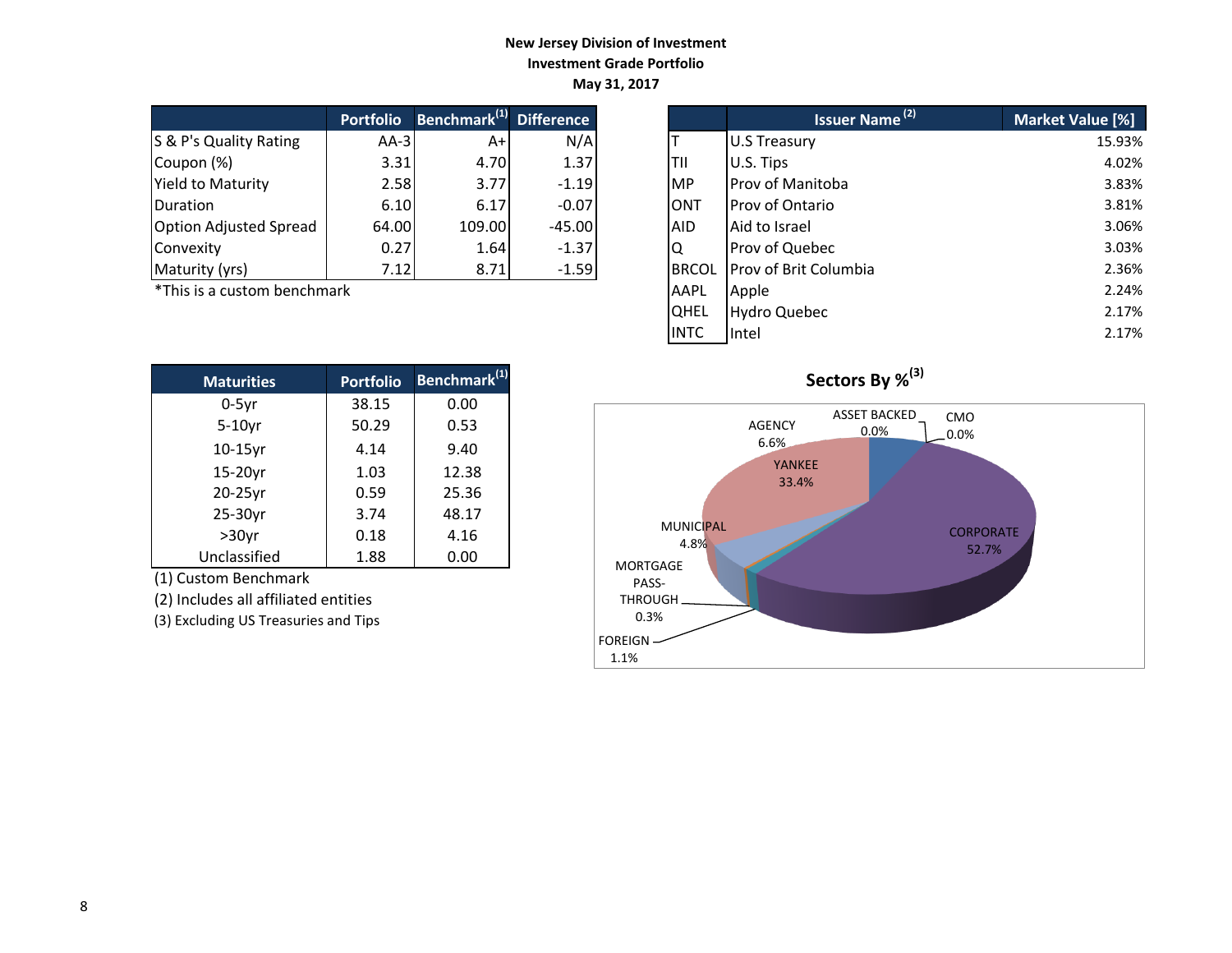### **New Jersey Division of Investment International Equity 05/31/17**

### **Top Holdings**

|                                | % of             |
|--------------------------------|------------------|
| Company                        | <b>Portfolio</b> |
| <b>ISHARES MSCI EAFE ETF</b>   | 2.14             |
| <b>ISHARES MSCI TAIWAN</b>     | 1.49             |
| <b>SAMSUNG ELECTRONICS</b>     | 1.37             |
| <b>ISHARES MSCI INDIA</b>      | 1.37             |
| <b>TENCENT HOLDINGS</b>        | 1.22             |
| <b>TAIWAN SEMICONDUCTOR</b>    | 1.09             |
| ROCHE HOLDING AG               | 1.06             |
| <b>NESTLE SA REG</b>           | 1.04             |
| <b>NOVARTIS AG REG</b>         | 0.93             |
| <b>SSC GOVERNMENT MM GVMXX</b> | 0.84             |

 **Portfolio Sector Weightings**

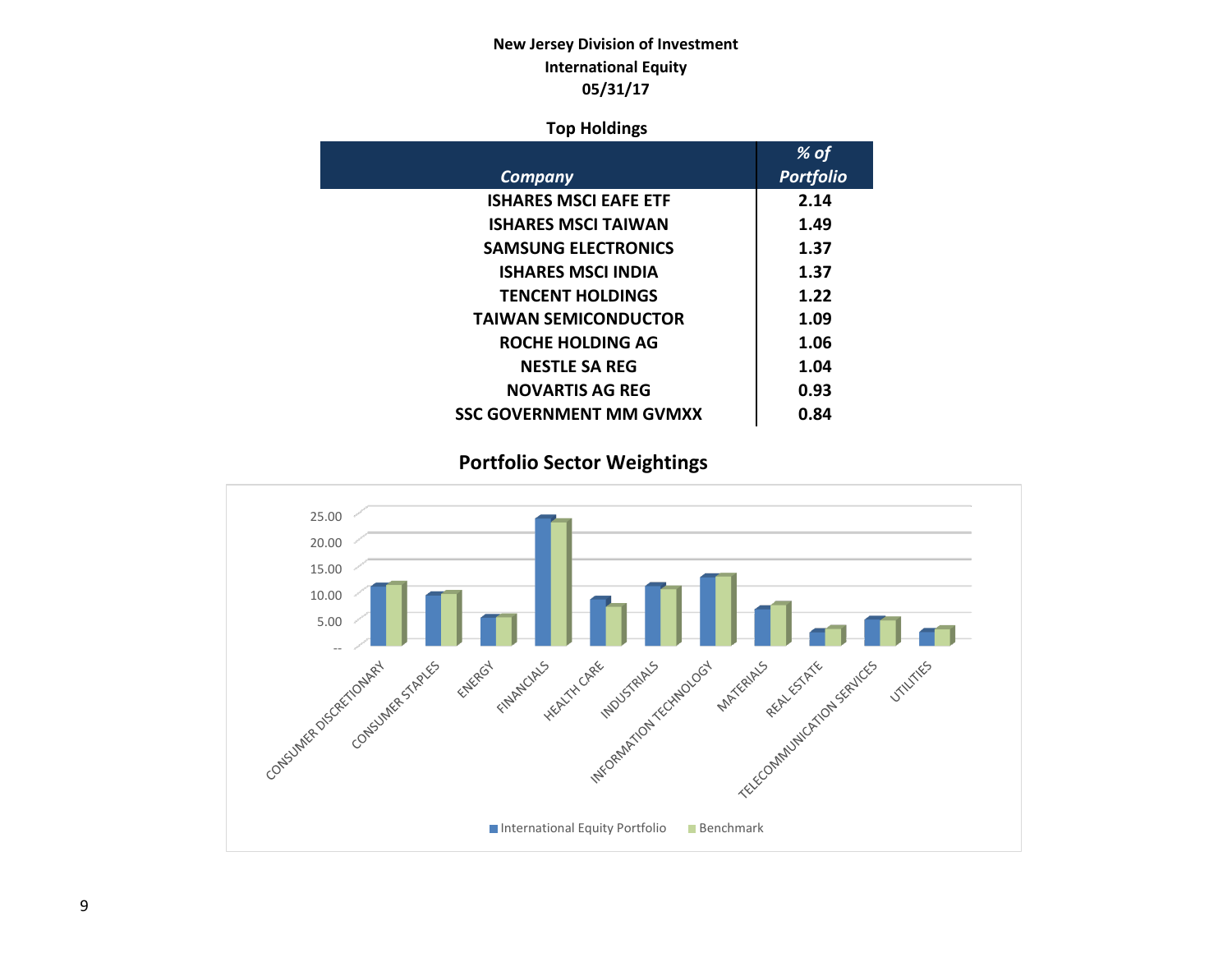#### **New Jersey Division of Investment International Equity Exposure by Country 05/31/17**

|                           |         |          | <b>Custom</b> |          | <b>Net Foreign</b> |                                |               |          | <b>Custom</b> |              | <b>Net Foreign</b> |
|---------------------------|---------|----------|---------------|----------|--------------------|--------------------------------|---------------|----------|---------------|--------------|--------------------|
|                           |         |          | International |          | <b>Currency</b>    |                                |               |          | International |              | <b>Currency</b>    |
|                           | Equity  | % Equity | <b>Index</b>  | Hedge    | <b>Exposure</b>    |                                | <b>Equity</b> | % Equity | Index         | <b>Hedge</b> | <b>Exposure</b>    |
| <b>Developed Markets:</b> |         |          |               |          |                    | <b>Emerging Markets:</b>       |               |          |               |              |                    |
| Developed - Euro          |         |          |               |          |                    | EM - Global                    | 0.0           | 0.0%     | 0.0%          |              | 0.0                |
| Austria                   | 12.4    | 0.1%     | 0.1%          |          | 12.4               | EM - Europe/Middle East/Africa |               |          |               |              |                    |
| Belgium                   | 108.2   | 0.8%     | 0.7%          |          | 108.2              | Bahrain                        | 1.9           | 0.0%     | 0.0%          |              | 1.9                |
| Finland                   | 63.4    | 0.5%     | 0.6%          |          | 63.4               | Cyprus                         | 0.3           | 0.0%     | 0.0%          |              | 0.3                |
| France                    | 753.8   | 5.6%     | 5.6%          |          | 753.8              | <b>Czech Republic</b>          | 27.4          | 0.2%     | 0.1%          |              | 27.4               |
| Germany                   | 793.6   | 5.9%     | 5.7%          |          | 793.6              | Egypt                          | 18.5          | 0.1%     | 0.1%          |              | 18.5               |
| Ireland                   | 38.0    | 0.3%     | 0.3%          |          | 38.0               | Greece                         | 15.8          | 0.1%     | 0.1%          |              | 15.8               |
| Italy                     | 177.1   | 1.3%     | 1.1%          |          | 177.1              | Hungary                        | 52.9          | 0.4%     | 0.1%          |              | 52.9               |
| <b>Netherlands</b>        | 260.2   | 1.9%     | 2.1%          |          | 260.2              | Kazakhstan                     | 1.8           | 0.0%     | 0.0%          |              | 1.8                |
| Portugal                  | 18.4    | 0.1%     | 0.1%          |          | 18.4               | Morocco                        | 2.6           | 0.0%     | 0.0%          |              | 2.6                |
| Spain                     | 256.4   | 1.9%     | 2.1%          |          | 256.4              | Poland                         | 76.9          | 0.6%     | 0.5%          |              | 76.9               |
| <b>Euro Currency</b>      |         |          |               | $-477.9$ | $-477.9$           | Qatar                          | 14.3          | 0.1%     | 0.3%          |              | 14.3               |
| Developed - Non-Euro      |         |          |               |          |                    | Russia                         | 203.3         | 1.5%     | 1.1%          |              | 203.3              |
| Australia                 | 541.9   | 4.0%     | 4.1%          |          | 541.9              | South Africa                   | 328.3         | 2.4%     | 2.5%          |              | 328.3              |
| Canada                    | 718.1   | 5.3%     | 5.4%          |          | 718.1              | Turkey                         | 106.8         | 0.8%     | 0.4%          |              | 106.8              |
| Denmark                   | 150.4   | 1.1%     | 1.1%          |          | 150.4              | <b>United Arab Emirates</b>    | 25.5          | 0.2%     | 0.3%          |              | 25.5               |
| Hong Kong                 | 277.3   | 2.0%     | 2.1%          |          | 277.3              | EM - Latam                     |               |          |               |              |                    |
| Israel                    | 48.7    | 0.4%     | 0.4%          |          | 48.7               | Argentina                      | 55.6          | 0.4%     | 0.0%          |              | 55.6               |
| Japan                     | 1,905.9 | 14.1%    | 13.7%         | $-271.3$ | 1,634.6            | <b>Brazil</b>                  | 402.6         | 3.0%     | 2.5%          |              | 402.6              |
| New Zealand               | 7.3     | 0.1%     | 0.1%          |          | 7.3                | Chile                          | 35.0          | 0.3%     | 0.4%          |              | 35.0               |
| Norway                    | 58.6    | 0.4%     | 0.4%          |          | 58.6               | Colombia                       | 4.4           | 0.0%     | 0.2%          |              | 4.4                |
| Singapore                 | 83.1    | 0.6%     | 0.8%          |          | 83.1               | Mexico                         | 183.3         | 1.4%     | 1.3%          |              | 183.3              |
| Sweden                    | 239.9   | 1.8%     | 1.7%          |          | 239.9              | Panama                         | 8.5           | 0.1%     | 0.0%          |              | 8.51               |
| Switzerland               | 782.6   | 5.8%     | 5.3%          |          | 782.6              | Peru                           | 27.5          | 0.2%     | 0.1%          |              | 27.5               |
| United Kingdom            | 1,496.2 | 11.0%    | 10.7%         | $-129.1$ | 1,367.1            | EM - Asia ex Japan             |               |          |               |              |                    |
|                           |         |          |               |          |                    | China                          | 1,126.5       | 8.3%     | 9.9%          |              | 1,126.5            |
|                           |         |          |               |          |                    | India                          | 380.0         | 2.8%     | 3.2%          |              | 380.0              |
|                           |         |          |               |          |                    | Indonesia                      | 176.4         | 1.3%     | 0.9%          |              | 176.4              |
|                           |         |          |               |          |                    | Korea                          | 720.5         | 5.3%     | 5.7%          |              | 720.5              |
|                           |         |          |               |          |                    | Malaysia                       | 82.9          | 0.6%     | 0.9%          |              | 82.9               |

Pakistan 35.5 0.3% 0.0% 35.5<br>Philippines 64.2 0.5% 0.4% 64.2

 Taiwan 483.5 3.6% 4.5% 483.5 Thailand 106.7 0.8% 0.8% 106.7

Philippines 64.2 0.5% 0.4%<br>Taiwan 483.5 3.6% 4.5%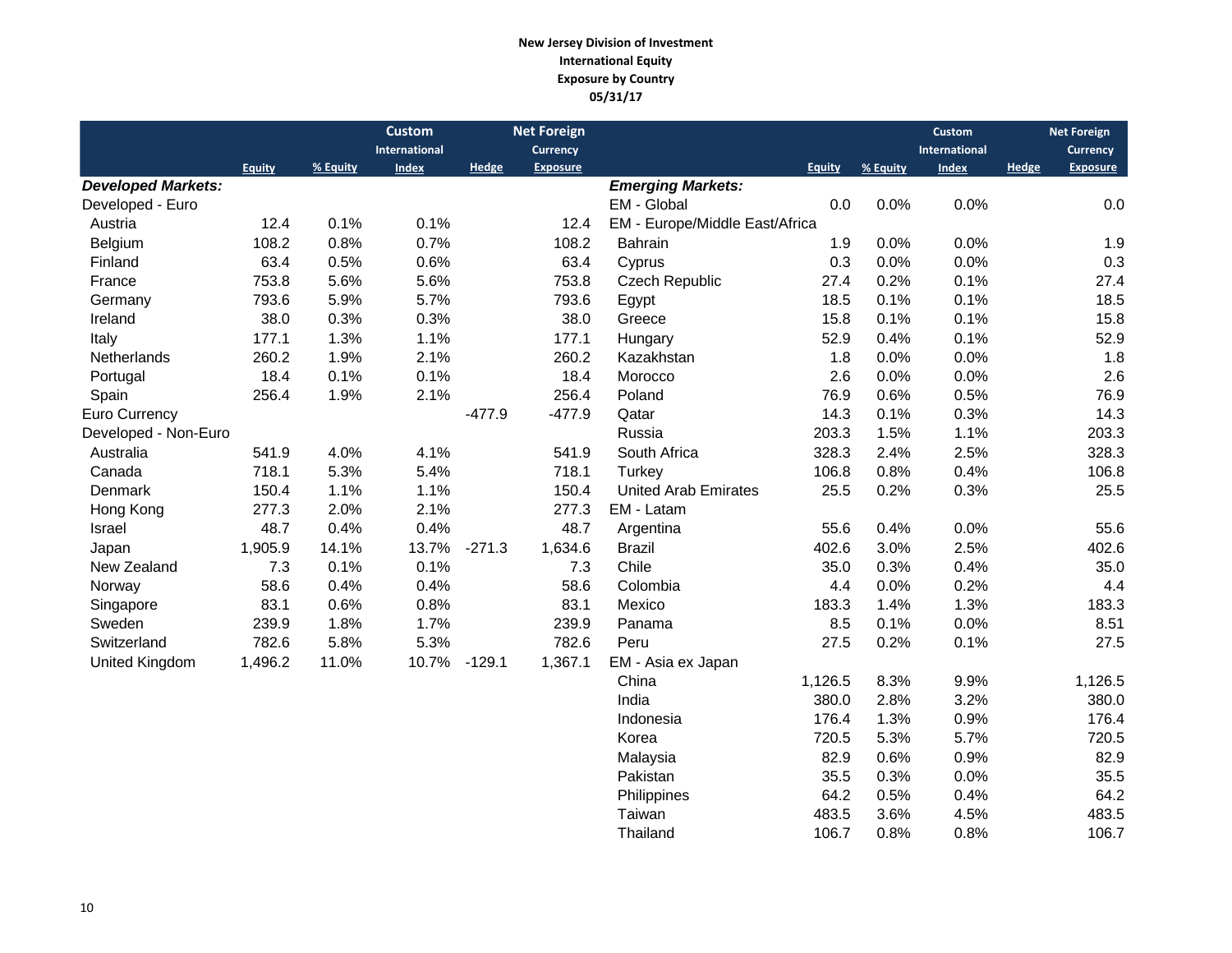### **New Jersey Division of Investment Cash Management Fund 05/31/17**

|                            | <b>PARTICIPATION</b> |                   |  |  |  |  |
|----------------------------|----------------------|-------------------|--|--|--|--|
|                            | <b>VALUE</b>         | <b>PERCENTAGE</b> |  |  |  |  |
| <b>STATE</b>               | \$12,789             | 74.14%            |  |  |  |  |
| <b>NON-STATE</b>           | \$4,462              | 25.86%            |  |  |  |  |
| TOTAL*                     | \$17,251             | 100.00%           |  |  |  |  |
| Dollar amounts in millions |                      |                   |  |  |  |  |

TOTAL\* \$17,251 100.00% *\*Total is at market.*  $*$ \*Total is at base market value.

### **PORTFOLIO ANNUALIZED INTEREST RATES**

| <b>DATE</b>  | <b>STATE</b>   | <b>NON-STATE</b> | <b>AVG. DAYS</b>         |                          | Percentage   | 31-May-17      |
|--------------|----------------|------------------|--------------------------|--------------------------|--------------|----------------|
| 5/31/2017    | 0.82%          | 0.76%            | 65                       | <b>JUST NOTES</b>        | $33.51\%$ \$ | 5,785,838,274  |
|              |                |                  | <b>UST NOTES</b>         | UST BILLS                | 30.60% \$    | 5,284,052,863  |
| $4.09\%$ $-$ | $0.01\%$ 3.87% |                  | <b>UST BILLS</b>         | <b>COMM PAPER</b>        | 18.20% \$    | 3,141,816,563  |
| $9.73\%$ $-$ |                | .33.51%          | COMM PAPER               | <b>ICERT. OF DEPOSIT</b> | 9.73%        | 1,679,974,596  |
| 18.20%       |                |                  | <b>CERT OF DEPOSIT</b>   | <b>CORPORATE BONDS</b>   | $4.09\%$ \$  | 705,904,820    |
|              | 30.60%         |                  | ■ CORPORATE BONDS        | <b>GOVT AGENCY</b>       | $3.87\%$     | 667,459,618    |
|              |                |                  | GOVT AGENCY              | <b>STATE STREET STIF</b> | $0.01\%$     | 2,413,072      |
|              |                |                  | <b>STATE STREET STIF</b> | TOTAL**                  | 100.00%      | 17,267,459,806 |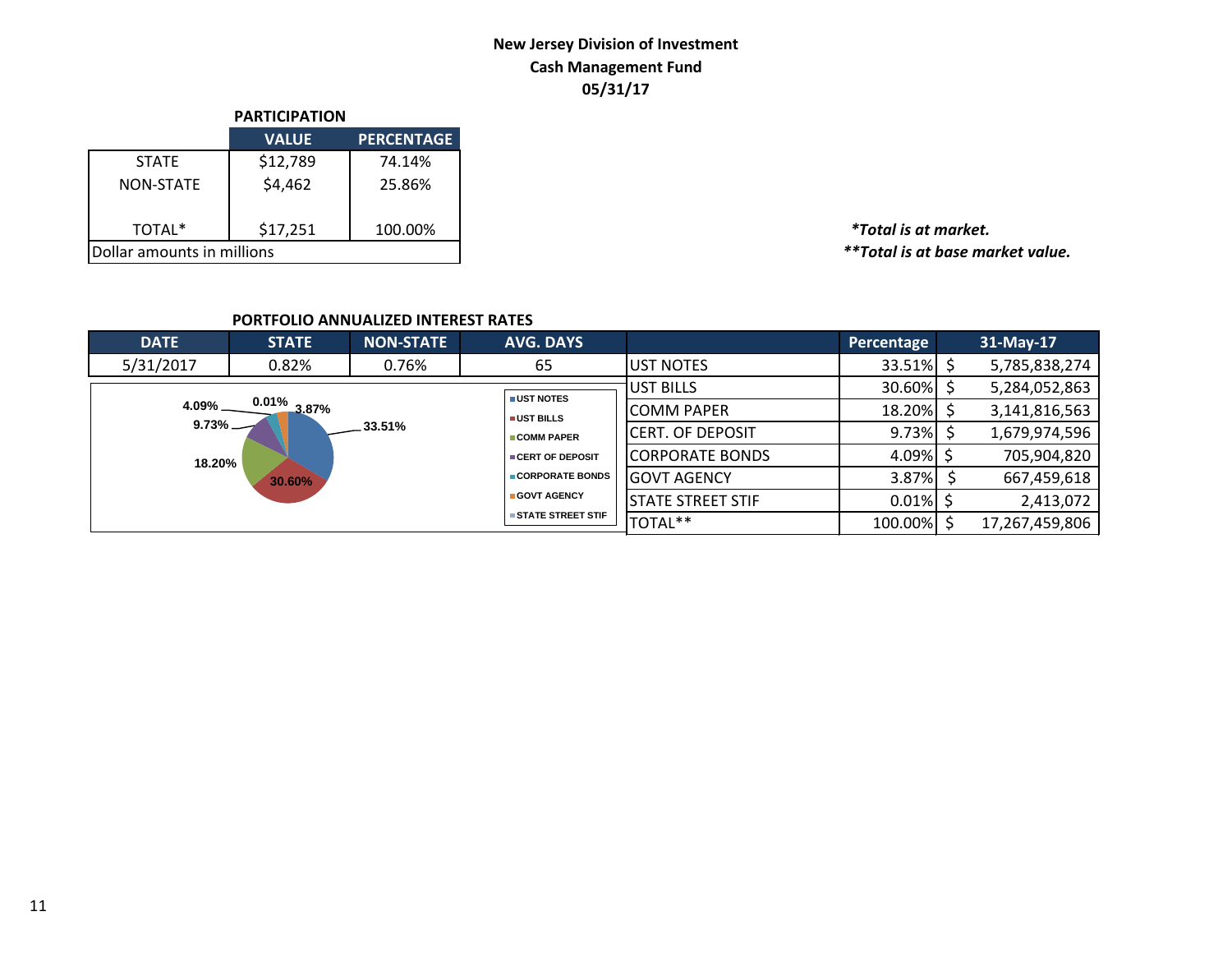#### State Investment Council Regulation Violations and Other Reportable Matters May 31, 2017

| Newly Reported Violations |                        |                           |                |  |  |
|---------------------------|------------------------|---------------------------|----------------|--|--|
| Date of<br>Violation      | Regulation<br>Violated | Description of Violation  | Date Corrected |  |  |
|                           |                        | No reportable violations. |                |  |  |

| Status of Outstanding Violations Previously Reported |                        |                                        |                |  |  |
|------------------------------------------------------|------------------------|----------------------------------------|----------------|--|--|
| Date of<br>Violation                                 | Regulation<br>Violated | Description of Violation               | Date Corrected |  |  |
|                                                      |                        | There are no outstanding matters.      |                |  |  |
|                                                      |                        |                                        |                |  |  |
|                                                      |                        | <b>Other Reportable Matters</b>        |                |  |  |
|                                                      |                        | Description                            |                |  |  |
|                                                      |                        | There are no other reportable matters. |                |  |  |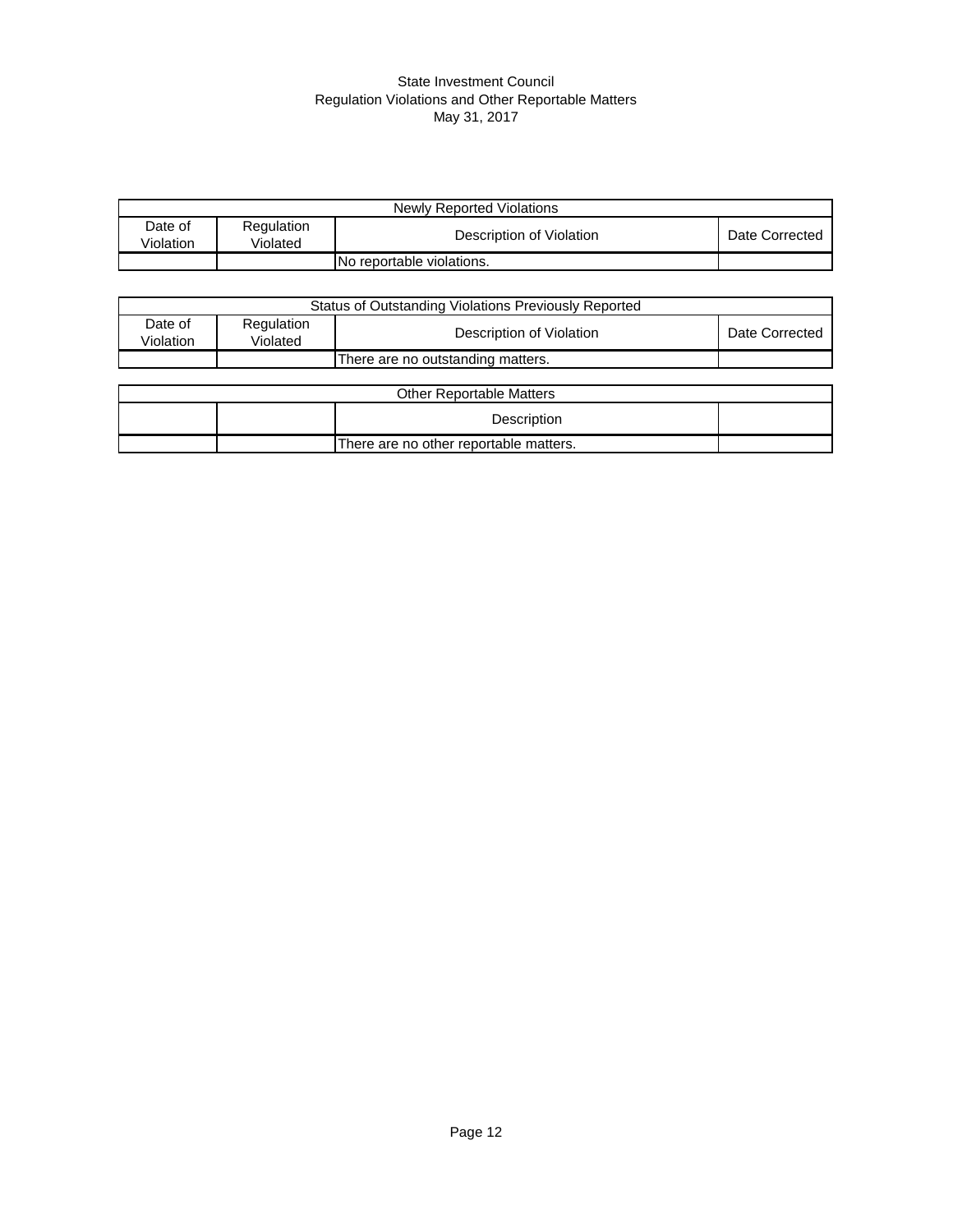#### **Alternative Investments as of May 31 2017**

Presents underlying fund level information including the Portfolio's original commitments, funded amounts to date, remaining commitments and the distributions to date.

|                                                    |               |                   | <b>May-17</b>     | А                        |                   | в                     | C                        | $=(B+C)$           | $=(B+C)/A$         |
|----------------------------------------------------|---------------|-------------------|-------------------|--------------------------|-------------------|-----------------------|--------------------------|--------------------|--------------------|
|                                                    | Inception     | Last<br>Valuation |                   | Amount                   | <b>Unfunded</b>   | <b>Current Market</b> | <b>Total</b>             |                    | <b>Total Value</b> |
|                                                    | <b>Date</b>   | Date              | <b>Commitment</b> | Contributed <sub>1</sub> | <b>Commitment</b> | Value                 | Distributed <sup>2</sup> | <b>Total Value</b> | <b>Multiple</b>    |
| <b>Private Equity</b>                              |               |                   |                   |                          |                   |                       |                          |                    |                    |
| <b>Co-Investments</b>                              |               |                   | 1,675,000,000     | 939,591,315              | 742,344,310       | 978,774,706           | 602,267,009              | 1,581,041,715      | 1.68               |
| NB/NJ Custom Investment Fund II                    | Apr-12        | Mar-17            | 200,000,000       | 177,195,859              | 22,804,141        | 190,213,254           | 164,092,000              | 354,305,255        | 2.00               |
| NJ Roark Co-Invest Fund III LLC                    | Jan-14        | Mar-17            | 75,000,000        | 15,102,418               | 59,897,582        | 13,525,786            | 3,574,038                | 17,099,824         | 1.13               |
| SONJ Private Opportunities Fund II, L.P.           | Nov-07        | Mar-17            | 1,300,000,000     | 650,633,828              | 656,301,797       | 756,772,964           | 332,961,950              | 1,089,734,914      | 1.67               |
| SONJ Private Opportunities Fund, L.P.              | Sep-06        | Mar-17            | 100,000,000       | 96,659,210               | 3,340,790         | 18,262,701            | 101,639,021              | 119,901,722        | 1.24               |
| <b>Distressed Debt</b>                             |               |                   | 1,827,807,307     | 1,228,645,903            | 769,881,015       | 523,812,341           | 1,152,108,070            | 1,675,920,411      | 1.36               |
| Avenue Asia Special Situations Fund IV             | Aug-06        | Mar-17            | 30,000,000        | 26,283,722               | $\mathbf 0$       | 390,659               | 26,871,813               | 27,262,472         | 1.04               |
| Avenue Special Situations Fund V, LP               | May-07        | Mar-17            | 200,000,000       | 200,000,000              | $\boldsymbol{0}$  | 253,668               | 266,102,691              | 266,356,359        | 1.33               |
| Avenue Special Situations IV                       | Nov-05        | Mar-17            | 20,000,000        | 20,000,000               | $\Omega$          | 73,907                | 28,074,295               | 28,148,202         | 1.41               |
| <b>BSP Special Situations Fund L.P.</b>            | Jan-17        | Mar-17            | 150,000,000       | 32,375,877               | 117,624,123       | 36,921,742            | $\Omega$                 | 36,921,742         | 1.14               |
| Catalyst Fund LP V                                 | <b>Nov-15</b> | May-17            | 100,000,000       | 22,500,000               | 81,900,034        | 20,766,996            | 8,274,492                | 29,041,488         | 1.29               |
| Centerbridge Capital Partners II, L.P.             | May-11        | Mar-17            | 100,000,000       | 138,423,088              | 15,033,380        | 75,351,811            | 76,367,904               | 151,719,715        | 1.10               |
| Centerbridge Capital Partners, L.P.                | Jun-06        | Mar-17            | 80,000,000        | 125, 175, 829            | 5,843,348         | 19,456,546            | 207,102,750              | 226,559,296        | 1.81               |
| GoldenTree NJ Distressed Fund 2015 GP LLC          | Feb-16        | Mar-17            | 300,000,000       | 97,000,000               | 203,000,000       | 111,228,057           | $\mathbf 0$              | 111,228,057        | 1.15               |
| HIG Bayside Debt & LBO II                          | May-08        | Mar-17            | 100,000,000       | 100,033,335              | 16,236,064        | 73,870,132            | 81,684,434               | 155,554,567        | 1.56               |
| KPS Special Situations Fund III, LP                | May-07        | Mar-17            | 25,000,000        | 24,729,656               | 10,998,661        | 7,976,199             | 36,674,668               | 44,650,867         | 1.81               |
| KPS Special Situations Fund IV, LP                 | Apr-13        | Mar-17            | 200,000,000       | 32,486,966               | 177,888,769       | 16,885,818            | 29,142,832               | 46,028,650         | 1.42               |
| MatlinPatterson Global Opps. Ptnrs. III            | Jun-07        | Mar-17            | 100,000,000       | 104,278,178              | 3,436,976         | 61,609,842            | 70,326,018               | 131,935,860        | 1.27               |
| MHR Institutional Partners III, L.P.               | May-07        | $May-17$          | 75,000,000        | 79,500,000               | 26,153,979        | 32,873,343            | 79,698,345               | 112,571,688        | 1.42               |
| MHR Institutional Partners IV, L.P.                | $Jul-14$      | May-17            | 100,000,000       | 29,000,000               | 78,012,012        | 20,094,822            | 7,348,723                | 27,443,545         | 0.95               |
| TPG Financial Partners, L.P.                       | May-08        | Mar-17            | 47,807,307        | 35,285,615               | 104,477           | 1,088,968             | 35,178,485               | 36,267,453         | 1.03               |
| TPG Opportunities Partners II, L.P.                | Mar-12        | Mar-17            | 100,000,000       | 69,794,467               | 30,205,533        | 31,192,679            | 85,966,104               | 117, 158, 783      | 1.68               |
| WLR Recovery Fund IV, LP                           | Oct-07        | Mar-17            | 100,000,000       | 91,779,170               | 3,443,659         | 13,777,150            | 113,294,516              | 127,071,666        | 1.38               |
| <b>Domestic Midmarket Buyout</b>                   |               |                   | 3,729,660,000     | 3,197,269,195            | 931,139,354       | 2,207,290,692         | 2,536,086,450            | 4,743,377,142      | 1.48               |
| American Industrial Partners Capital Fund V        | Dec-11        | Mar-17            | 50,000,000        | 57,915,133               | 3,233,738         | 60,423,074            | 19,172,083               | 79,595,157         | 1.37               |
| American Industrial Partners Capital Fund VI, L.P. | Sep-15        | Mar-17            | 75,000,000        | 32,039,502               | 45,550,205        | 29,105,890            | 2,589,707                | 31,695,597         | 0.99               |
| Court Square Capital Partners II, L.P.             | May-07        | Mar-17            | 100.000.000       | 91,528,705               | 10,025,168        | 25,301,938            | 143,569,879              | 168,871,817        | 1.85               |
| Excellere Capital Fund III, L.P.                   | $Jul-15$      | Mar-17            | 40,000,000        | 251,175                  | 39,748,825        | $\mathbf 0$           | $\Omega$                 | $\mathbf 0$        | 0.00               |
| InterMedia Partners VII, L.P.                      | $Dec-05$      | Mar-17            | 75,000,000        | 96,473,202               | 969,625           | 7,023,234             | 92,415,909               | 99,439,143         | 1.03               |
| JLL Partners Fund VI, LP                           | <b>Jun-08</b> | Mar-17            | 150,000,000       | 191,210,126              | 27,271,361        | 159,406,332           | 172,385,258              | 331,791,590        | 1.74               |
| JLL Partners VII, LP                               | Mar-16        | Mar-17            | 150,000,000       | 23,711,964               | 126,288,036       | 23,707,364            | $\Omega$                 | 23,707,364         | 1.00               |
| Lindsay Goldberg III, L.P.                         | $Jul-08$      | Mar-17            | 200,000,000       | 192,289,692              | 12,523,294        | 104,347,997           | 154,427,249              | 258,775,246        | 1.35               |
| Lindsay, Goldberg & Bessemer II, L.P.              | Jul-06        | Mar-17            | 100,000,000       | 93,157,698               | 6,842,302         | 19,988,317            | 112,381,384              | 132,369,701        | 1.42               |
| Marlin Equity Partners IV                          | $Jun-13$      | Mar-17            | 75,000,000        | 50,162,709               | 24,840,085        | 53,191,408            | 717,746                  | 53,909,154         | 1.07               |
| New Mountain Partners III, L.P.                    | May-07        | Mar-17            | 100,000,000       | 109,431,553              | 7,473,728         | 70,535,531            | 119,321,968              | 189,857,499        | 1.73               |
| Oak Hill Capital Partners II, L.P.                 | Jul-05        | Mar-17            | 75,000,000        | 83,565,086               | 136,931           | 5,917,759             | 127,688,435              | 133.606.193        | 1.60               |
| Oak Hill Capital Partners III, L.P.                | Oct-07        | Mar-17            | 250,000,000       | 306,921,508              | 12,316,308        | 152,446,812           | 312,487,441              | 464,934,253        | 1.51               |
| Onex Partners II, LP                               | Aug-06        | Mar-17            | 100,000,000       | 88,781,604               | 11,218,396        | 9,918,755             | 162,282,743              | 172,201,498        | 1.94               |
| Onex Partners III, LP                              | Dec-08        | Mar-17            | 100,000,000       | 108,661,114              | 10,218,605        | 61,336,436            | 124,405,616              | 185,742,052        | 1.71               |
| Onex Partners IV, LP                               | May-14        | Mar-17            | 166,490,000       | 114,403,897              | 52,086,103        | 110,059,418           | 7,076,079                | 117,135,497        | 1.02               |
| Quadrangle Capital Partners II                     | Aug-05        | Mar-17            | 50,000,000        | 47,087,713               | 2,610,121         | 7,068,517             | 62,138,347               | 69,206,864         | 1.47               |
| Roark Capital Partners III L.P.                    | Sep-12        | Mar-17            | 100,000,000       | 94,886,601               | 13,588,383        | 106,999,402           | 21,508,441               | 128,507,843        | 1.35               |
| Sterling Capital Partners IV, L.P.                 | Apr-12        | Mar-17            | 100,000,000       | 97,949,870               | 8,046,819         | 65,630,366            | 28,165,968               | 93,796,334         | 0.96               |
| Tenex Capital Partners II, LP                      | Mar-16        | Mar-17            | 78,170,000        | 20,914,332               | 57,255,668        | 19,067,199            | 237,127                  | 19,304,326         | 0.92               |
|                                                    |               |                   |                   |                          |                   |                       |                          | 89,204,422         | 1.46               |
| Tenex Capital Partners, L.P.                       | Jan-11        | Mar-17            | 50,000,000        | 61,250,542               | 9,166,983         | 42,996,450            | 46,207,972               |                    |                    |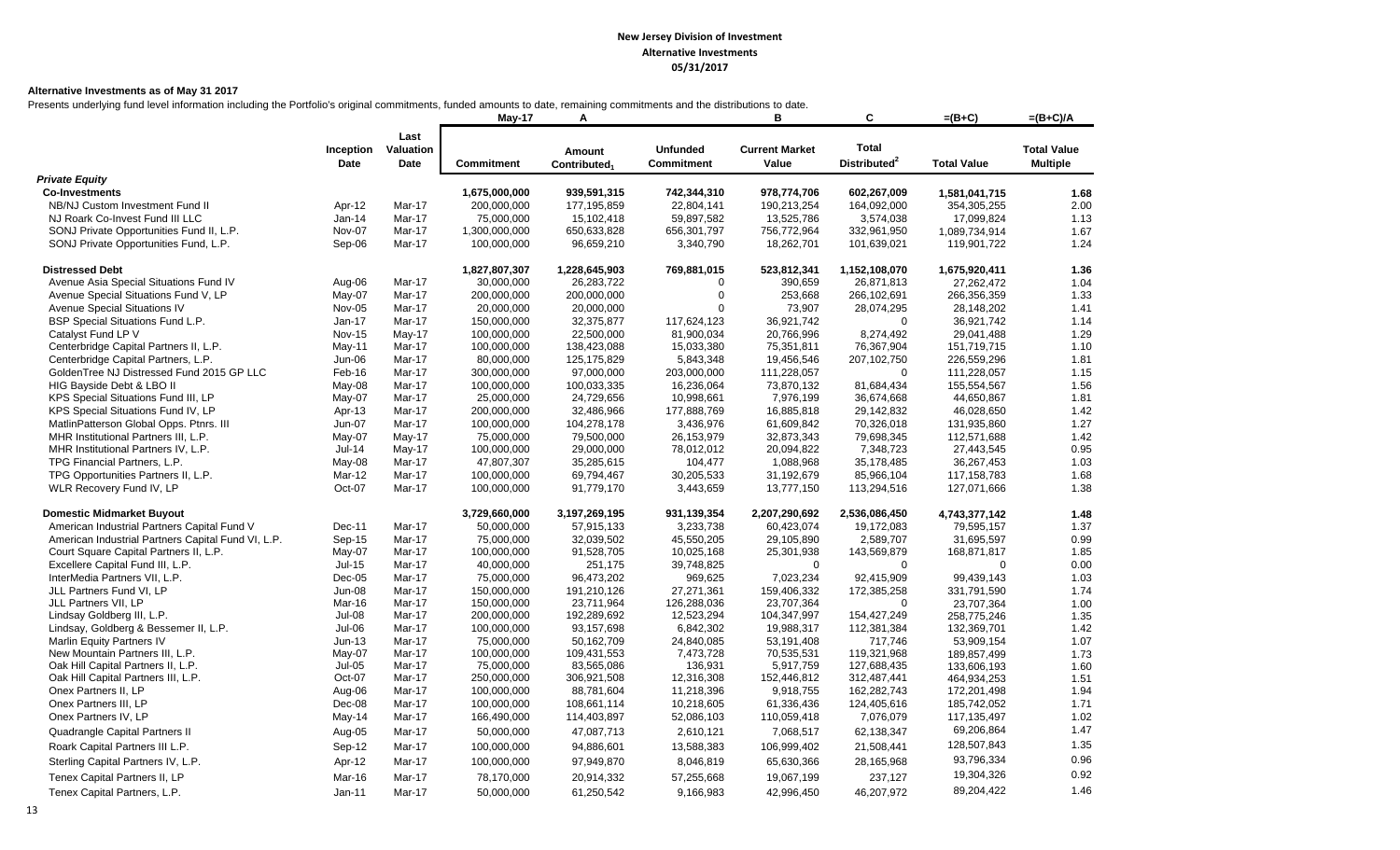|                                          |                   |                           | May-17            | A                                  |                                      | B                              | C                                        | $=(B+C)$           | $=(B+C)/A$                            |
|------------------------------------------|-------------------|---------------------------|-------------------|------------------------------------|--------------------------------------|--------------------------------|------------------------------------------|--------------------|---------------------------------------|
|                                          | Inception<br>Date | Last<br>Valuation<br>Date | <b>Commitment</b> | Amount<br>Contributed <sub>1</sub> | <b>Unfunded</b><br><b>Commitment</b> | <b>Current Market</b><br>Value | <b>Total</b><br>Distributed <sup>2</sup> | <b>Total Value</b> | <b>Total Value</b><br><b>Multiple</b> |
| Tenex Capital Partners LP - Secondary    | Feb-13            | Mar-17                    | 20,000,000        | 22,196,161                         | 3,666,793                            | 17,238,000                     | 17,034,528                               | 34,272,528         | 1.54                                  |
| The Resolute Fund II, L.P.               | Dec-07            | <b>Mar-17</b>             | 100,000,000       | 99,566,929                         | 10,461,782                           | 54,428,052                     | 90,029,614                               | 144,457,666        | 1.45                                  |
| TPG [STAR], LP                           | Mar-07            | Mar-17                    | 100,000,000       | 110,111,123                        | 1,958,414                            | 55,072,636                     | 119,344,262                              | 174,416,898        | 1.58                                  |
| TPG Growth II, L.P.                      | Jun-12            | Mar-17                    | 100,000,000       | 91,479,735                         | 15,281,781                           | 166,031,592                    | 31,717,233                               | 197,748,825        | 2.16                                  |
| TPG Growth III(A), L.P.                  | Jan-15            | Mar-17                    | 150,000,000       | 74,774,898                         | 82,604,568                           | 70,353,400                     | 10,305,418                               | 80,658,818         | 1.08                                  |
| TSG 7 A L.P.                             | <b>Nov-15</b>     | Mar-17                    | 80,000,000        | 27,040,147                         | 52,959,853                           | 25,454,242                     | $\mathbf 0$                              | 25,454,242         | 0.94                                  |
| TSG 7 B L.P.                             | <b>Nov-15</b>     | Mar-17                    | 20,000,000        | 2,028,061                          | 17,971,939                           | 1,463,810                      | $\mathbf 0$                              | 1,463,810          | 0.72                                  |
| Vista Equity Partners Fund III, L.P.     | Jul-07            | Mar-17                    | 100,000,000       | 106,136,846                        | 6,214,090                            | 43,307,153                     | 227,066,675                              | 270,373,828        | 2.55                                  |
| Vista Equity Partners Fund IV, L.P.      | Oct-11            | Mar-17                    | 200,000,000       | 209,628,444                        | 27,293,071                           | 187,307,119                    | 195,561,735                              | 382,868,854        | 1.83                                  |
| Vista Equity Partners Fund V, L.P.       | Mar-14            | Mar-17                    | 200,000,000       | 210,649,845                        | 37,379,658                           | 195,764,361                    | 48,103,211                               | 243,867,572        | 1.16                                  |
| Vista Equity Partners Fund VI, L.P.      | Nov-16            | Mar-17                    | 200,000,000       | 96,992,749                         | 103,007,251                          | 93,830,494                     | 134,741                                  | 93,965,235         | 0.97                                  |
| Vista Foundation Fund II, L.P.           | <b>Nov-13</b>     | Mar-17                    | 75,000,000        | 67,539,996                         | 7,460,004                            | 77,834,240                     | $\pmb{0}$                                | 77,834,240         | 1.15                                  |
| Vista Foundation Fund III, L.P.          | Nov-16            | Dec-16                    | 100,000,000       | 17,285,271                         | 82,714,729                           | 15,869,106                     | 18,362                                   | 15,887,468         | 0.92                                  |
| Welsh, Carson, Anderson & Stowe XI, L.P. | Oct-08            | Mar-17                    | 100,000,000       | 99,245,264                         | 754,736                              | 68,864,288                     | 87,591,319                               | 156,455,608        | 1.58                                  |
| <b>Emerging Managers</b>                 |                   |                           | 400,000,000       | 434,085,397                        | 27,907,369                           | 275,440,958                    | 444,066,593                              | 719,507,551        | 1.66                                  |
| Grosvenor/NJDI Emerging Opp              |                   |                           | 200,000,000       | 239,125,026                        | 16,374,353                           | 88,714,069                     | 270,060,908                              | 358,774,976        | 1.50                                  |
| Grosvenor/NJDI Emerging Opp (2007)       | Apr-07            | Dec-16                    | 100,000,000       | 121, 162, 974                      | 2,628,059                            | 41,008,806                     | 134,330,325                              | 175,339,132        | 1.45                                  |
| Grosvenor/NJDI Emerging Opp (2008)       | <b>Jun-08</b>     | Dec-16                    | 100.000.000       | 117.962.052                        | 13,746,294                           | 47.705.262                     | 135.730.582                              | 183,435,844        | 1.56                                  |
| Fairview Capstone Partners II, LP        | Sep-08            | Mar-17                    | 100,000,000       | 104,248,549                        | 2,244,838                            | 89,279,948                     | 77,326,517                               | 166,606,465        | 1.60                                  |
| Fairview Capstone Partners, LP           | May-07            | Mar-17                    | 100,000,000       | 90,711,822                         | 9,288,178                            | 97,446,942                     | 96,679,168                               | 194,126,110        | 2.14                                  |
| International                            |                   |                           | 2,579,052,916     | 1,880,592,559                      | 879,273,137                          | 1,162,960,915                  | 1,340,404,658                            | 2,503,365,573      | 1.33                                  |
| AIMS/NJ Euro Small and Mid Fund I, L.P.  | Feb-06            | Dec-16                    | 200,000,000       | 192,042,765                        | 17,794,435                           | 23,038,602                     | 199,040,713                              | 222,079,316        | 1.16                                  |
| AIMS/NJ Euro Small and Mid Fund II, L.P. | <b>Jul-07</b>     | Dec-16                    | 200,472,028       | 192,128,900                        | 28,747,716                           | 84,362,592                     | 143,906,034                              | 228,268,625        | 1.19                                  |
| Anacap Credit Opportunities II, LP       | Dec-11            | Mar-17                    | 78,154,723        | 106,002,682                        | 17,180,645                           | 22,720,924                     | 96,802,411                               | 119,523,335        | 1.13                                  |
| Anacap Financial Partners II             | May-08            | Mar-17                    | 127.095.052       | 183.402.665                        | 9.840.368                            | 96.718.636                     | 114.515.749                              | 211,234,386        | 1.15                                  |
| AnaCap Financial Partners III, L.P.      | $Jul-14$          | Mar-17                    | 141,462,676       | 36,232,230                         | 105,230,447                          | 30,467,534                     | 36,084                                   | 30,503,618         | 0.84                                  |
| AnaCap Financial Prtns GP                | Nov-09            | Mar-17                    | 9,868,438         | 9,868,438                          | $\mathbf 0$                          | 11,121,553                     | 557,937                                  | 11,679,490         | 1.18                                  |
| MBK Partners Fund IV, L.P.               | Dec-16            | Mar-17                    | 85,000,000        | 9,953,202                          | 75,046,798                           | 9,701,296                      | $\mathbf 0$                              | 9,701,296          | 0.97                                  |
| New Jersey Asia Investors II, L.P.       | $Jul-11$          | Mar-17                    | 200,000,000       | 213,547,488                        | 12,790,073                           | 207,496,827                    | 80,218,180                               | 287,715,007        | 1.35                                  |
| New Jersey Asia Investors III, L.P.      | Aug-16            | Mar-17                    | 300,000,000       | 24,223,282                         | 275,776,718                          | 24,487,364                     | $\Omega$                                 | 24,487,364         | 1.01                                  |
| New Jersey Asia Investors, L.P.          | Jan-08            | Mar-17                    | 100,000,000       | 98,345,084                         | 14,309,924                           | 196,273,111                    | 109,861,529                              | 306,134,640        | 3.11                                  |
| NJHL European BO Investment II Series B  | Apr-07            | Dec-16                    | 200,000,000       | 151,582,526                        | 12,598,379                           | 33,915,307                     | 181,287,070                              | 215,202,377        | 1.42                                  |
| NJHL European Buyout Investment Series A | Feb-06            | Dec-16                    | 200,000,000       | 195,635,125                        | 12,909,868                           | 45,485,883                     | 208,809,240                              | 254,295,123        | 1.30                                  |
| NJHL European Buyout Investment Series C | Mar-08            | Dec-16                    | 200,000,000       | 208,227,851                        | 15,585,739                           | 66,525,851                     | 201,027,359                              | 267,553,210        | 1.28                                  |
| RRJ Capital Master Fund III, L.P.        | Sep-15            | Mar-17                    | 150,000,000       | 48,090,322                         | 102,031,028                          | 48,112,229                     | 601,351                                  | 48,713,580         | 1.01<br>1.28                          |
| Siguler Guff NJ Developing Mkt Fund, LP  | $Dec-13$          | Mar-17                    | 300,000,000       | 195,650,000                        | 104,350,000                          | 251,160,014                    | $\Omega$                                 | 251,160,014        | 0.97                                  |
| Warburg Pincus China, L.P.               | Dec-16            | Mar-17                    | 87,000,000        | 15,660,000                         | 75,081,000                           | 11,373,193                     | 3,741,000                                | 15,114,193         |                                       |
| Large Buyout                             |                   |                           | 2,542,133,734     | 2,390,276,792                      | 544,259,174                          | 1,266,947,312                  | 2,178,011,567                            | 3,444,958,880      | 1.44                                  |
| Apollo Investment Fund VI, L.P.          | <b>Nov-05</b>     | <b>Mar-17</b>             | 50,000,000        | 132,027,729                        | 2,090,014                            | 15,241,203                     | 156,674,368                              | 171,915,571        | 1.30                                  |
| Blackstone Capital Partners V, L.P.      | $Oct-05$          | <b>Mar-17</b>             | 100,000,000       | 98,909,096                         | 5,552,074                            | 12,662,070                     | 152, 163, 478                            | 164,825,547        | 1.67                                  |
| Blackstone Capital Partners VI, L.P.     | Mar-12            | Mar-17                    | 50,000,000        | 44,348,511                         | 10,213,744                           | 47,601,362                     | 17,699,706                               | 65,301,069         | 1.47                                  |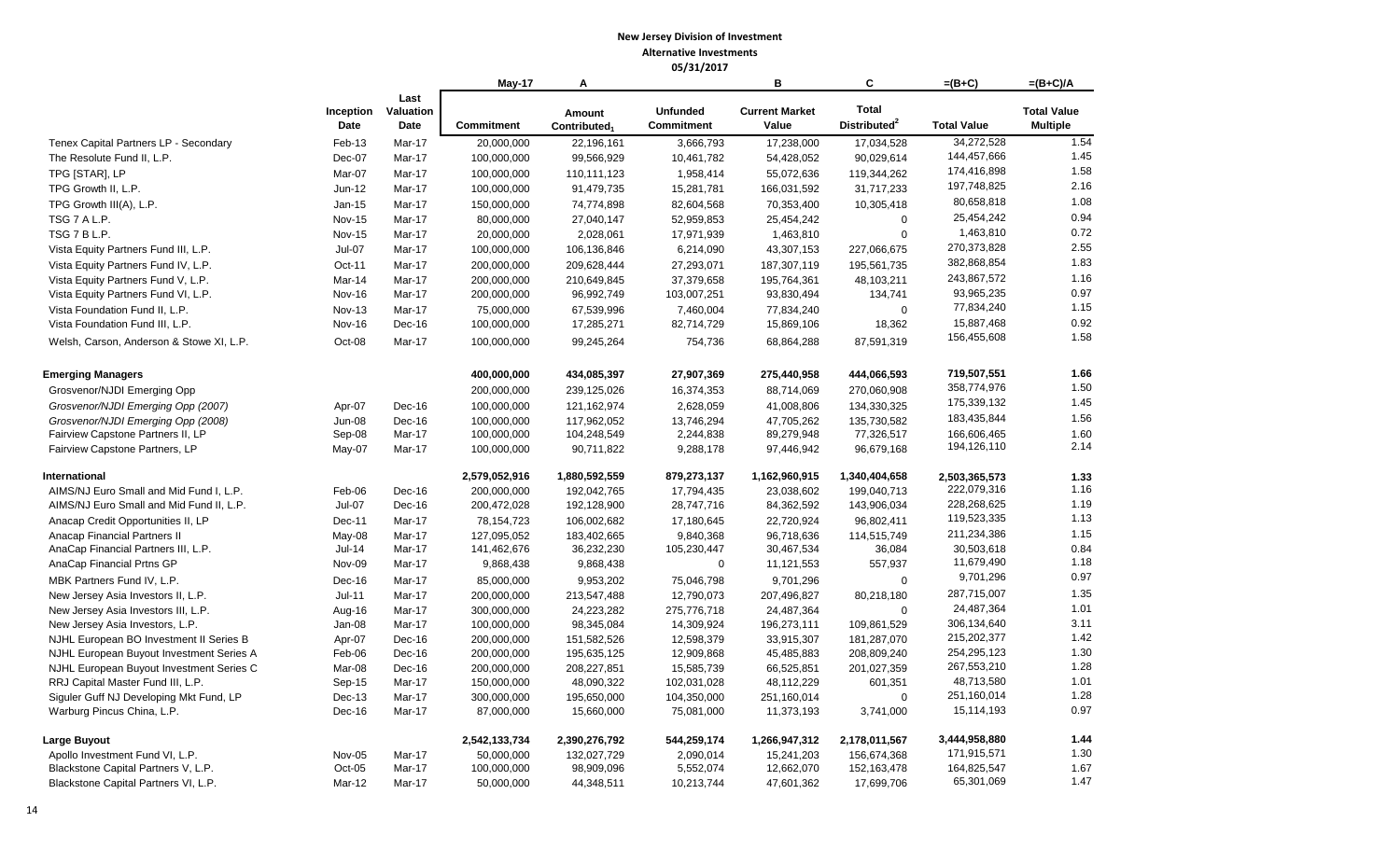|                                                |                   |                           | May-17                    | A                                  |                                      | B                              | C                                        | $=(B+C)$           | $=(B+C)/A$                            |
|------------------------------------------------|-------------------|---------------------------|---------------------------|------------------------------------|--------------------------------------|--------------------------------|------------------------------------------|--------------------|---------------------------------------|
|                                                | Inception<br>Date | Last<br>Valuation<br>Date | Commitment                | Amount<br>Contributed <sub>1</sub> | <b>Unfunded</b><br><b>Commitment</b> | <b>Current Market</b><br>Value | <b>Total</b><br>Distributed <sup>2</sup> | <b>Total Value</b> | <b>Total Value</b><br><b>Multiple</b> |
| Blackstone Capital Partners VII, L.P.          | $May-15$          | Mar-17                    | 50,000,000                | 5,711,015                          | 44,296,022                           | 5,815,828                      | 15,945                                   | 5,831,773          | 1.02                                  |
| Carlyle Partners VI, L.P.                      | <b>Nov-13</b>     | Mar-17                    | 300,000,000               | 218,378,521                        | 101,301,905                          | 195,886,167                    | 54,322,944                               | 250,209,111        | 1.15                                  |
| CVC Capital Partners VI, LP                    | $Jul-13$          | Mar-17                    | 84,828,732                | 48,616,807                         | 38,372,329                           | 51,954,795                     | 2,591,975                                | 54,546,770         | 1.12                                  |
| CVC Capital Partners VII (A), LP               | May-17            | Mar-17                    | 114,055,002               | $\mathbf 0$                        | 114,055,002                          | $\mathbf 0$                    | $\mathbf 0$                              | $\mathbf 0$        | 0.00                                  |
| Hellman & Friedman Capital Partners VI         | Apr-07            | Mar-17                    | 100,000,000               | 96,641,002                         | 3,193,850                            | 21,853,232                     | 156,683,373                              | 178,536,604        | 1.85                                  |
| Hellman & Friedman Capital Partners VIII, L.P. | Nov-14            | Mar-17                    | 100,000,000               | 6,238,036                          | 94,963,954                           | 5,668,848                      | 1,328,790                                | 6,997,638          | 1.12                                  |
| Silver Lake Partners III, LP                   | Jan-07            | Mar-17                    | 100,000,000               | 104,416,535                        | 10,675,428                           | 57,387,297                     | 140,161,399                              | 197,548,696        | 1.89                                  |
| Silver Lake Partners IV                        | <b>Mar-13</b>     | Mar-17                    | 200,000,000               | 156,117,321                        | 71,659,617                           | 161,292,682                    | 66,923,958                               | 228,216,640        | 1.46                                  |
| TPG Partners V, L.P.                           | Sep-06            | Mar-17                    | 187,500,000               | 256,833,971                        | 16,636,663                           | 55,411,744                     | 264,038,083                              | 319,449,826        | 1.24                                  |
| TPG Partners VI, L.P.                          | May-08            | Mar-17                    | 180,000,000               | 294,705,248                        | 11,448,571                           | 96,075,213                     | 294,615,093                              | 390,690,306        | 1.33                                  |
| Warburg Pincus Private Equity IX, LP           | Aug-05            | Mar-17                    | 200,000,000               | 200,000,000                        | $\overline{0}$                       | 24,809,301                     | 329,871,528                              | 354,680,830        | 1.77                                  |
| Warburg Pincus Private Equity VIII             | Jun-06            | Mar-17                    | 25,750,000                | 26,883,000                         | 0                                    | 2,851,645                      | 57,564,061                               | 60,415,707         | 2.25                                  |
| Warburg Pincus Private Equity X, LP            | Oct-07            | Mar-17                    | 400,000,000               | 400,000,000                        | $\Omega$                             | 206,095,923                    | 391,347,767                              | 597,443,690        | 1.49                                  |
| Warburg Pincus Private Equity XI, LP           | $May-12$          | Mar-17                    | 300,000,000               | 300,450,000                        | 19,800,000                           | 306,340,002                    | 92,009,100                               | 398,349,102        | 1.33                                  |
| <b>Mezzanine Debt</b>                          |                   |                           | 535,000,000               | 571,663,693                        | 79,197,355                           | 145,583,469                    | 644,157,961                              | 789,741,430        | 1.38                                  |
| Audax Mezzanine Partners II                    | Nov-06            | Mar-17                    | 50,000,000                | 56,053,460                         | 2,113,231                            | 1,230,788                      | 69,220,723                               | 70,451,512         | 1.26                                  |
| Blackstone Mezzanine Partners II, LP           | Apr-06            | Mar-17                    | 45,000,000                | 40,017,311                         | 7,804,361                            | 441,493                        | 58,164,409                               | 58,605,902         | 1.46                                  |
| Gleacher Mezzanine Fund II, LP                 | Nov-06            | Mar-17                    | 40,000,000                | 36,823,869                         | 3,251,218                            | 266,104                        | 48,781,342                               | 49,047,446         | 1.33                                  |
| GSO Capital Opportunities Fund II, LP          | <b>Nov-11</b>     | Mar-17                    | 150,000,000               | 138,530,091                        | 50,463,489                           | 94,517,124                     | 86,249,102                               | 180,766,226        | 1.30                                  |
| GSO Capital Opportunities Fund, L.P.           | $Jul-08$          | Mar-17                    | 100,000,000               | 120,218,859                        | 6,281,096                            | 3,110,584                      | 202,701,997                              | 205,812,581        | 1.71                                  |
|                                                |                   |                           |                           |                                    |                                      |                                |                                          | 141,941,880        | 1.22                                  |
| Newstone Capital Partners II, L.P.             | May-11<br>Feb-07  | Mar-17<br>Mar-17          | 100,000,000<br>50,000,000 | 116,678,161                        | 7,250,191                            | 41,675,848                     | 100,266,032<br>78,774,356                | 83,115,884         | 1.31                                  |
| Newstone Capital Partners, L.P.                |                   |                           |                           | 63,341,942                         | 2,033,769                            | 4,341,528                      |                                          |                    |                                       |
| <b>Secondaries</b>                             |                   |                           | 280,024,175               | 275,292,009                        | 28,092,900                           | 63,201,346                     | 333,492,869                              | 396,694,215        | 1.44                                  |
| Lexington Capital Partners VI-B                | Jun-06            | Mar-17                    | 50,000,000                | 50,705,969                         | 817,356                              | 10,755,220                     | 61,311,776                               | 72,066,996         | 1.42                                  |
| NB Sec Opps Offshore Fund II LP                | $Jul-08$          | Mar-17                    | 100.000.000               | 104.044.815                        | 15,217,344                           | 25,514,339                     | 131,356,760                              | 156,871,099        | 1.51                                  |
| Partners Group Secondary 2006 LP               | Sep-06            | Mar-17                    | 54,251,086                | 53,008,507                         | 3,415,926                            | 10,455,459                     | 55,137,203                               | 65,592,662         | 1.24                                  |
| Partners Group Secondary 2008, L.P.            | Sep-08            | Mar-17                    | 75,773,090                | 67,532,719                         | 8,642,275                            | 16,476,329                     | 85,687,130                               | 102,163,458        | 1.51                                  |
| <b>Small/Midsize Buyout</b>                    |                   |                           | 650,000,000               | 721,864,523                        | 46,174,449                           | 366,090,409                    | 776,581,485                              | 1,142,671,894      | 1.58                                  |
| Grosvenor/NJDI Investment Fund                 |                   | Dec-16                    | 650,000,000               | 721,864,523                        | 46,174,449                           | 366,090,409                    | 776,581,485                              | 1,142,671,894      | 1.58                                  |
| Grosvenor/NJDI Investment Fund 2005            | Nov-05            | Dec-16                    | 200,000,000               | 224,175,328                        | 1,693,779                            | 89,991,583                     | 264,956,655                              | 354,948,238        | 1.58                                  |
| Grosvenor/NJDI Investment Fund 2006            | Sep-06            | Dec-16                    | 250,000,000               | 287, 156, 393                      | 12,062,604                           | 132,221,154                    | 338,136,576                              | 470,357,730        | 1.64                                  |
| Grosvenor/NJDI Investment Fund 2008            | <b>Jun-08</b>     | Dec-16                    | 200,000,000               | 210,532,801                        | 32,418,067                           | 143,877,672                    | 173,488,254                              | 317,365,926        | 1.51                                  |
| <b>Special Situations</b>                      |                   |                           | 330,000,000               | 412,180,086                        | 178,354,238                          | 315,942,783                    | 304,866,801                              | 620,809,585        | 1.51                                  |
| Blackstone TOP Fund - A (PE) L.P.              | $Jan-12$          | Mar-17                    | 330,000,000               | 412,180,086                        | 178,354,238                          | 315,942,783                    | 304,866,801                              | 620,809,585        | 1.51                                  |
| <b>Venture Capital</b>                         |                   |                           | 365,000,000               | 322,123,664                        | 76,420,988                           | 289,002,137                    | 196,109,082                              | 485,111,219        | 1.51                                  |
| JP Morgan Direct/Pooled VC Instit III          |                   |                           | 50,000,000                | 49,624,643                         | 170,007                              | 41,237,788                     | 40,014,641                               | 81,252,429         | 1.64                                  |
| JP Morgan Direct VC Institutional III          | $Jul-06$          | Dec-15                    | 600,000                   | 394,650                            | $\Omega$                             | $\Omega$                       | 324,423                                  | 324,423            | 0.82                                  |
| JP Morgan Pooled VC Institutional III          | Jul-06            | Mar-17                    | 49,400,000                | 49,229,993                         | 170,007                              | 41,237,788                     | 39,690,218                               | 80,928,006         | 1.64                                  |
| Khosla Venutres IV, L.P.                       | $Jan-12$          | Mar-17                    | 25,000,000                | 24,175,000                         | 825,000                              | 35,335,436                     | 2,389,780                                | 37,725,216         | 1.56                                  |
| NB Crossroads Fund XVIII                       | Nov-06            | Mar-17                    | 50,000,000                | 42,000,000                         | 41,750,002                           | 28,826,366                     | 45,075,562                               | 73,901,928         | 1.76                                  |
| NB/NJ Custom Investment Fund                   | Aug-07            | Mar-17                    | 100,000,000               | 91,596,190                         | 8,403,810                            | 59,230,534                     | 103,902,240                              | 163, 132, 774      | 1.78                                  |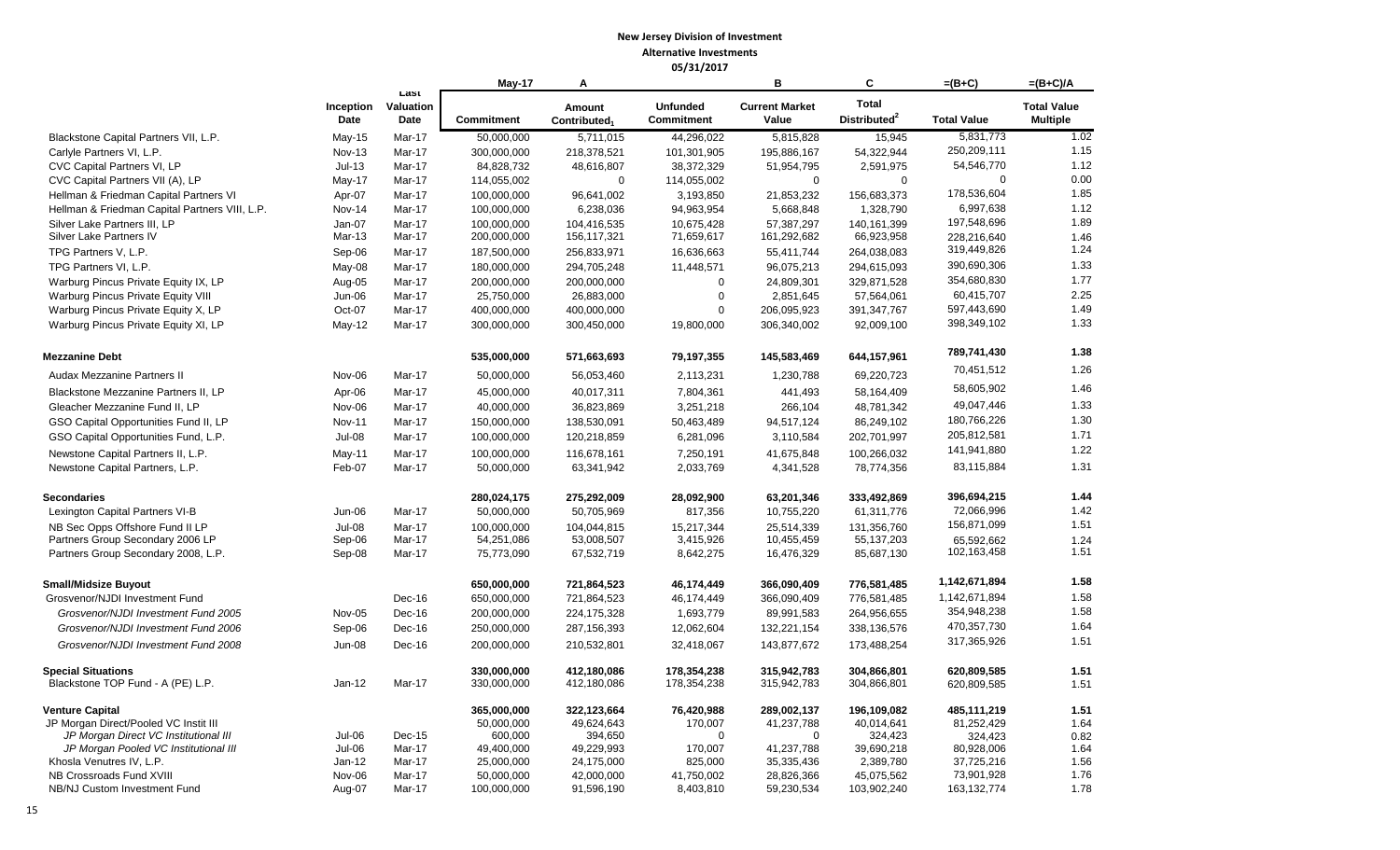|                                                |               |                  | May-17         | Α                        |                   | в                     | C                        | $=(B+C)$           | $=(B+C)/A$         |
|------------------------------------------------|---------------|------------------|----------------|--------------------------|-------------------|-----------------------|--------------------------|--------------------|--------------------|
|                                                | Inception     | <b>Valuation</b> |                | Amount                   | <b>Unfunded</b>   | <b>Current Market</b> | Total                    |                    | <b>Total Value</b> |
|                                                | Date          | Date             | Commitment     | Contributed <sub>1</sub> | <b>Commitment</b> | Value                 | Distributed <sup>2</sup> | <b>Total Value</b> | <b>Multiple</b>    |
| TCV VIII, L.P.                                 | $Jan-14$      | Mar-17           | 100,000,000    | 80,221,370               | 19,778,630        | 89,390,950            | 4,726,859                | 94,117,809         | 1.17               |
| Tenaya Capital VI, L.P.                        | Jul-12        | Mar-17           | 40,000,000     | 34,506,460               | 5,493,540         | 34,981,062            | $\mathbf 0$              | 34,981,062         | 1.01               |
| <b>Private Equity Subtotal</b>                 |               |                  | 14,913,678,132 | 12,373,585,136           | 4,303,044,290     | 7,595,047,068         | 10,508,152,545           | 18,103,199,614     | 1.46               |
| <b>Debt</b>                                    |               |                  | 1,557,738,818  | 1,205,006,524            | 429,300,074       | 438,570,940           | 1,232,270,267            | 1,670,841,207      | 1.39               |
| Blackstone RE Debt Strategies III, L.P.        | Jun-16        | Mar-17           | 100,000,000    | 20,567,100               | 80,765,491        | 19,593,002            | 1,661,057                | 21,254,060         | 1.03               |
| CT High Grade Partners II, LLC                 | May-08        | Mar-17           | 664,065,200    | 572,861,303              | 108,661,385       | 169,862,503           | 643,401,648              | 813,264,150        | 1.42               |
| Lone Star Fund VII (U.S.) LP                   | May-11        | Mar-17           | 300,000,000    | 283,944,335              | 18,490,651        | 20,771,214            | 484,270,335              | 505,041,549        | 1.78               |
| M&G Real Estate Debt Fund II, LP               | $Jul-13$      | Mar-17           | 109,277,681    | 81,394,215               | 39,791,187        | 48,049,434            | 33,994,424               | 82,043,859         | 1.01               |
| M&G Real Estate Debt Fund III, LP              | $Jul-13$      | Mar-17           | 184,395,937    | 161,408,088              | 56,069,744        | 97,964,391            | 56,608,218               | 154,572,609        | 0.96               |
| Och-Ziff RE Credit Parallel Fund B, L.P        | $May-16$      | Mar-17           | 100,000,000    | 19,140,961               | 84,968,930        | 16,083,353            | 4,109,891                | 20,193,244         | 1.05               |
| True North Real Estate Fund III, LP            | Sep-14        | Mar-17           | 100,000,000    | 65,690,522               | 40,552,686        | 66,247,043            | 8,224,693                | 74,471,736         | 1.13               |
| Equity                                         |               |                  | 5,583,178,020  | 4,369,711,118            | 1,854,250,062     | 3.033.414.585         | 3,077,352,667            | 6,110,767,252      | 1.40               |
| ARA Asia Dragon Limited                        | Sep-07        | Mar-17           | 100,000,000    | 92,842,000               | 7,158,000         | 423.094               | 118,865,731              | 119,288,825        | 1.28               |
| Blackstone Property Global - NJ                | Oct-15        | Mar-17           | 150,000,000    | 142,435,598              | 7,564,402         | 140,900,142           | 4,794,289                | 145,694,431        | 1.02               |
| Blackstone Property Partners L.P.              | Jun-15        | Mar-17           | 50,000,000     | 50,000,000               | $\mathbf 0$       | 55,778,450            | 3,614,324                | 59,392,774         | 1.19               |
| Blackstone Real Estate Partners Asia LP        | $Jun-13$      | Mar-17           | 500.000.000    | 357,020,139              | 284,953,277       | 270,213,177           | 229.198.001              | 499,411,178        | 1.40               |
| <b>Blackstone Real Estate V</b>                | Feb-06        | Mar-17           | 75,000,000     | 78,353,336               | 3,130,539         | 25,106,035            | 134, 150, 148            | 159,256,183        | 2.03               |
| <b>Blackstone Real Estate VI</b>               | Feb-07        | Mar-17           | 100,000,000    | 99,401,438               | 4,907,906         | 21,866,795            | 197, 154, 413            | 219,021,207        | 2.20               |
| <b>Blackstone Real Estate Partners VI, Sec</b> | <b>Nov-11</b> | Mar-17           | 43,624,688     | 40,000,081               | 2,141,059         | 4,772,662             | 82,924,844               | 87,697,506         | 2.19               |
| <b>Blackstone Real Estate VII</b>              | Dec-11        | Mar-17           | 300,000,000    | 337,484,419              | 49,979,050        | 257,888,159           | 288,334,103              | 546,222,262        | 1.62               |
| <b>Blackstone Real Estate VIII</b>             | $Jan-15$      | Mar-17           | 100,000,000    | 48,211,143               | 62,555,691        | 45,042,209            | 13,804,649               | 58,846,858         | 1.22               |
| Blackstone TOP Fund - A (RE) L.P.              | $Jan-15$      | Mar-17           | 75,000,000     | 3,655,315                | 71,344,685        | 3,828,405             | $\Omega$                 | 3,828,405          | 1.05               |
| Carlyle Realty Partners V LP                   | Feb-07        | Mar-17           | 100,000,000    | 122,742,600              | 22,102,319        | 31,486,984            | 141,743,784              | 173,230,768        | 1.41               |
| Exeter - Core Industrial Venture Fund          | Apr-12        | Mar-17           | 200,000,000    | 182.630.250              | 17,369,750        | 527,952               | 276,726,522              | 277,254,474        | 1.52               |
| Exeter Core Industrial Club Fund II, L.P.      | Aug-16        | Mar-17           | 100,000,000    | 34,100,000               | 65,900,000        | 34,273,944            | 1,650,000                | 35.923.944         | 1.05               |
| Focus Senior Housing Fund I LP                 | Apr-17        | Mar-17           | 50,000,000     | 340,000                  | 49,660,000        | 340,000               | $\Omega$                 | 340,000            | 1.00               |
| Hammes Partners II, L.P.                       | Mar-14        | Mar-17           | 100,000,000    | 65,759,347               | 35,848,348        | 56,794,847            | 14,009,463               | 70,804,310         | 1.08               |
| Heitman America Real Estate Trust, L.P.        | Jan-07        | Mar-17           | 100,000,000    | 100,000,000              | $\Omega$          | 139,529,310           | 41,901,799               | 181,431,109        | 1.81               |
| KSL Capital Partners IV-A, L.P.                | $Jul-15$      | Mar-17           | 100,000,000    | 20,009,560               | 79,990,440        | 17,678,506            | $\Omega$                 | 17,678,506         | 0.88               |
| Lone Star Real Estate Fund II (U.S.) LP        | May-11        | Mar-17           | 100,000,000    | 88,609,832               | 11,390,168        | 16,128,172            | 121,171,198              | 137,299,370        | 1.55               |
| Lubert Adler Real Estate Fund VI-B             | Feb-11        | Mar-17           | 100,000,000    | 95,000,000               | 16,614,909        | 32,444,794            | 136,486,758              | 168,931,552        | 1.78               |
| Meyer Bergman Euro Retail Partners II-TE       | $Jul-14$      | Mar-17           | 59,017,743     | 54,405,076               | 6,574,639         | 54,031,935            | 9,769,504                | 63,801,440         | 1.17               |
| NJDOI Core Plus Real Estate L.P.               | May-08        | Mar-17           | 81,500,000     | 70,582,173               | 19,788,473        | 21,474,127            | 95,636,974               | 117,111,101        | 1.66               |
| NJDOI Opp Real Estate L.P.                     | May-08        | Mar-17           | 25,000,000     | 17,170,335               | 7,829,665         | 9,968,452             | 20,173,973               | 30,142,425         | 1.76               |
| Northwood Real Estate Co-Invest                | $Dec-12$      | Mar-17           | 75,000,000     | 52,644,965               | 50,997,746        | 38,808,252            | 28,642,711               | 67.450.963         | 1.28               |
| Northwood RE Partners L.P., (Series III)       | $Dec-12$      | Mar-17           | 75,000,000     | 80,729,855               | 23,220,757        | 77,039,287            | 28,958,888               | 105.998.175        | 1.31               |
| Northwood RE Partners L.P., (Series IV)        | Nov-13        | Mar-17           | 200,000,000    | 194,364,703              | 72,879,475        | 169,840,183           | 67,244,178               | 237,084,361        | 1.22               |
| OZNJ Real Estate Opportunities, LP             | Mar-13        | $May-17$         | 200,000,000    | 131,686,043              | 95,656,784        | 126,367,313           | 27,342,827               | 153,710,140        | 1.17               |
| Och-Ziff Real Estate Fund III, LP              | Aug-14        | Mar-17           | 100,000,000    | 40,871,923               | 62,622,814        | 39,471,563            | 7,595,080                | 47,066,643         | 1.15               |
| Perella Weinberg Real Estate Fund II LP        | $Jul-13$      | Mar-17           | 89,105,120     | 59,000,036               | 30,105,084        | 54,366,000            | 13,933,550               | 68,299,549         | 1.16               |
| Perella Weinberg Real Estate Fund III LP       | <b>Nov-15</b> | Mar-17           | 101,601,118    | 28,944,664               | 72,656,454        | 27,965,217            | $\mathbf 0$              | 27,965,217         | 0.97               |
| <b>Prime Property Fund</b>                     | Aug-07        | Mar-17           | 130,000,000    | 150,000,000              | $\Omega$          | 116,906,224           | 75,764,247               | 192,670,470        | 1.28               |
| PRISA II                                       | Jun-07        | Mar-17           | 60,000,000     | 100,000,000              | $\mathbf 0$       | 64,899,787            | 56,672,476               | 121,572,263        | 1.22               |
| PRISA Real Estate Separate Account             | Dec-06        | Mar-17           | 265,000,000    | 300,000,000              | $\mathbf 0$       | 224,991,666           | 151,140,193              | 376,131,859        | 1.25               |
| Prologis European Properties Fund II           | Sep-13        | Mar-17           | 183,329,350    | 183,329,350              | $\Omega$          | 209,771,126           | 40,376,121               | 250, 147, 247      | 1.36               |
| RE Capital Asia Partners III, L.P.             | Aug-12        | Mar-17           | 80,000,000     | 66,283,559               | 19,326,328        | 23,699,553            | 59,687,332               | 83,386,885         | 1.26               |
| RE Capital Asia Partners IV, L.P.              | Dec-14        | Mar-17           | 100,000,000    | 51,205,306               | 48,794,694        | 52,676,825            | 1,776,173                | 54,452,998         | 1.06<br>1.10       |
| <b>TGM Apartment Partners</b>                  | Aug-15        | Mar-17           | 300,000,000    | 123, 147, 240            | 176,852,760       | 133,025,742           | 2,804,230                | 135,829,972        |                    |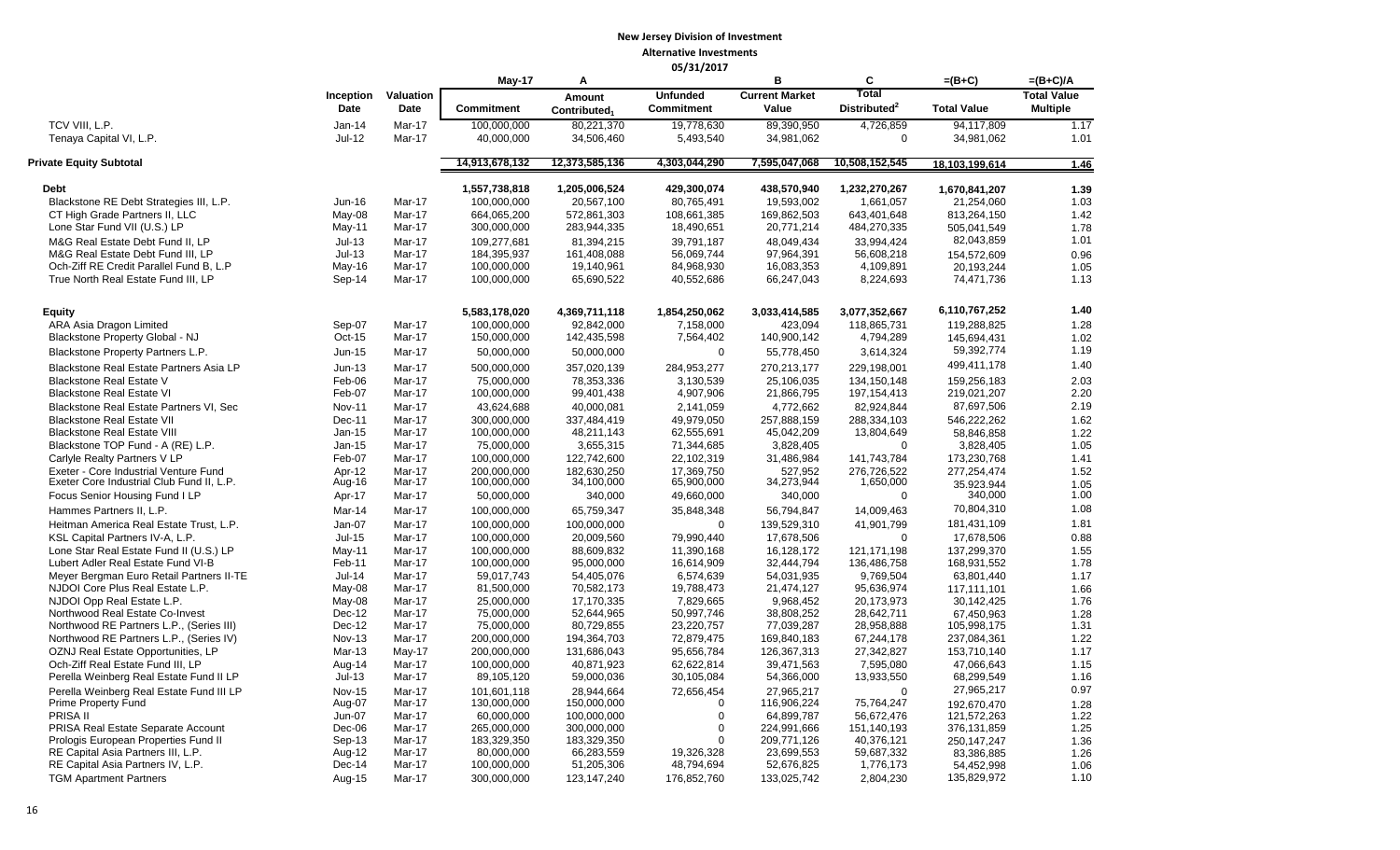|                                                                   |                   |                           | May-17            | Α                                  |                               | в                              | C                                        | $=(B+C)$           | $=(B+C)/A$                            |
|-------------------------------------------------------------------|-------------------|---------------------------|-------------------|------------------------------------|-------------------------------|--------------------------------|------------------------------------------|--------------------|---------------------------------------|
|                                                                   | Inception<br>Date | Last<br>Valuation<br>Date | <b>Commitment</b> | Amount<br>Contributed <sub>1</sub> | <b>Unfunded</b><br>Commitment | <b>Current Market</b><br>Value | <b>Total</b><br>Distributed <sup>2</sup> | <b>Total Value</b> | <b>Total Value</b><br><b>Multiple</b> |
| TPG Real Estate Partners II, L.P.                                 | Sep-15            | Mar-17                    | 125,000,000       | 63,155,320                         | 66,938,805                    | 62,760,513                     | 21,449,407                               | 84,209,920         | 1.33                                  |
| TPG/NJ (RE) Partnership, LP                                       | Feb-13            | Mar-17                    | 225,000,000       | 167,621,600                        | 85, 137, 747                  | 164,699,707                    | 90,192,340                               | 254,892,047        | 1.52                                  |
| Tucker Development/Acquisition Fund                               | Oct-07            | Mar-17                    | 50,000,000        | 50,000,000                         | 0                             | 43,211,000                     | $\mathbf 0$                              | 43,211,000         | 0.86                                  |
| Warburg Pincus Real Estate Fund I                                 | Sep-06            | Mar-17                    | 100,000,000       | 95,833,333                         | $\Omega$                      | 26,658,920                     | 121,510,167                              | 148,169,086        | 1.55                                  |
| Westbrook Real Estate Fund VIII                                   | Feb-08            | Mar-17                    | 100,000,000       | 110,980,414                        | 0                             | 20,102,549                     | 135,616,521                              | 155,719,070        | 1.40                                  |
| Westbrook VII                                                     | Jan-07            | Mar-17                    | 40,000,000        | 40,000,000                         | $\Omega$                      | 14,279,584                     | 38,472,731                               | 52,752,315         | 1.32                                  |
| Wheelock SREF NJ CO-Invest Feeder, LP                             | <b>Nov-12</b>     | N/A                       | 50,000,000        | 26,305                             | 49,973,695                    | $\mathbf 0$                    | 0                                        | 0                  | 0.00                                  |
| Wheelock Street Real Estate Fund, L.P.                            | Dec-11            | Mar-17                    | 100,000,000       | 96,274,787                         | 18,620,096                    | 24,181,928                     | 148,455,721                              | 172,637,649        | 1.79                                  |
| Wheelock Street Real Estate Fund II, L.P.                         | Apr-14            | Mar-17                    | 125,000,000       | 82,859,074                         | 53,663,502                    | 73,117,271                     | 27,607,299                               | 100,724,570        | 1.22                                  |
| Wheelock Street Real Estate Fund V, L.P                           | Aug-16            | Mar-17                    | 100,000,000       | 0                                  | 100,000,000                   | 4,076,227                      | 0                                        | 4,076,227          | 0.00                                  |
| <b>Real Estate Subtotal</b>                                       |                   |                           | 7,140,916,838     | 5,574,717,642                      | 2,283,550,136                 | 3,471,985,524                  | 4,309,622,934                            | 7,781,608,458      | 1.40                                  |
|                                                                   |                   |                           |                   |                                    |                               |                                |                                          |                    |                                       |
| <b>Absolute Return</b>                                            |                   |                           | 810,000,000       | 765,000,000                        | 45,000,000                    | 521,063,152                    | 295,815,222                              | 816,878,374        | 1.07                                  |
| Brevan Howard Fund Limited                                        | <b>Nov-11</b>     | $May-17$                  | 300,000,000       | 300,000,000                        | $\mathbf 0$                   | 37,872,182                     | 270,815,222                              | 308,687,404        | 1.03                                  |
| Iguazu Partners, L.P.                                             | Dec-13            | May-17                    | 150,000,000       | 105,000,000                        | 45,000,000                    | 126,536,235                    | $\mathbf 0$                              | 126,536,235        | 1.21                                  |
| MKP Opportunity Partners, L.P.                                    | Sep-12            | May-17                    | 360,000,000       | 360,000,000                        | $\mathbf 0$                   | 356,654,735                    | 25,000,000                               | 381,654,735        | 1.06                                  |
|                                                                   |                   |                           |                   |                                    |                               |                                |                                          |                    |                                       |
| <b>Credit</b>                                                     |                   |                           | 2,050,000,000     | 1,925,000,000                      | 125,000,000                   | 1,689,333,985                  | 762,103,748                              | 2,451,437,733      | 1.27                                  |
| Canyon Value Realization Fund                                     | Jun-07            | May-17                    | 75,000,000        | 75,000,000                         | 0                             | 36,252,513                     | 103,159,283                              | 139,411,796        | 1.86                                  |
| Canyon Balanced Fund                                              | Jul-11            | May-17                    | 125,000,000       | 125,000,000                        | 0                             | 49,382,985                     | 140,222,657                              | 189,605,642        | 1.52                                  |
| Claren Road Credit Master Fund, Ltd.                              | Jun-12            | May-17                    | 250,000,000       | 250,000,000                        | $\Omega$                      | 18,997,309                     | 202,134,211                              | 221, 131, 521      | 0.88                                  |
| Chatham Fund, LP                                                  | Dec-14            | May-17                    | 300,000,000       | 300,000,000                        | $\Omega$                      | 421,290,000                    | 0                                        | 421,290,000        | 1.40                                  |
| GSO Credit Partners - A, L.P.                                     | Mar-12            | Apr-17                    | 600,000,000       | 475,000,000                        | 125,000,000                   | 688,277,850                    | $\mathbf 0$                              | 688,277,850        | 1.45                                  |
| GSO Special Situations Fund, L.P.                                 | Feb-12            | Apr-17                    | 100,000,000       | 100,000,000                        | 0                             | 105,232,585                    | 24,211,318                               | 129,443,903        | 1.29                                  |
| Lazard Rathmore Fund, Ltd.                                        | Aug-12            | $Jun-16$                  | 150,000,000       | 150,000,000                        | 0                             | $\Omega$                       | 164,757,924                              | 164,757,924        | 1.10                                  |
| Regiment Capital Ltd. Fund                                        | Dec-11            | May-17                    | 150,000,000       | 150,000,000                        | 0                             | 6,359,543                      | 127,618,354                              | 133,977,898        | 0.89                                  |
| Solus Opportunities Fund 3, LP                                    | Apr-14            | May-17                    | 300,000,000       | 300,000,000                        | $\mathbf 0$                   | 363,541,200                    | 0                                        | 363,541,200        | 1.21                                  |
|                                                                   |                   |                           |                   |                                    | $\bf{0}$                      |                                |                                          |                    |                                       |
| <b>Distressed</b>                                                 |                   |                           | 350,000,000       | 450,000,000                        |                               | 186,657,645                    | 480,191,074                              | 666,848,719        | 1.48                                  |
| Centerbridge Credit Partners                                      | Oct-07            | May-17                    | 200,000,000       | 200,000,000                        | 0<br>0                        | 166,678,889<br>18,262,388      | 150,115,972<br>227,765,519               | 316,794,861        | 1.58                                  |
| King Street Capital                                               | Feb-07<br>Jul-08  | May-17                    | 150,000,000<br>0  | 150,000,000                        | 0                             |                                |                                          | 246,027,907        | 1.64                                  |
| Marathon Special Opp Fund, LTD                                    |                   | May-17                    |                   | 100,000,000                        |                               | 1,716,368                      | 102,309,583                              | 104,025,951        | 1.04                                  |
| <b>Equity Long/ Short</b>                                         |                   |                           | 1,275,000,000     | 1,000,314,183                      | 275,123,621                   | 391,367,993                    | 914,155,451                              | 1,305,523,445      | 1.31                                  |
| Bay Pond Partners, L.P.                                           | Apr-12            | May-17                    | 200,000,000       | 200,000,000                        | 0                             | $\overline{0}$                 | 243,858,549                              | 243,858,549        | 1.22                                  |
| Cadian Fund, L.P.                                                 | May-12            | May-17                    | 100,000,000       | 100,000,000                        | 0                             | 114,493,283                    | 30,738,706                               | 145,231,989        | 1.45                                  |
| Omega Overseas Partners Ltd. Class-B                              | Jan-07            | Apr-17                    | 225,000,000       | 150,000,000                        | 75,000,000                    | $\overline{0}$                 | 214,459,319                              | 214,459,319        | 1.43                                  |
| Scopia PX, LLC                                                    | $Jan-13$          | May-17                    | 250,000,000       | 250,000,000                        | $\Omega$                      | 270,668,750                    | 0                                        | 270,668,750        | 1.08                                  |
| ValueAct Capital Partners II, L.P.                                | <b>Nov-11</b>     | Dec-16                    | 150,000,000       | 150,000,000                        | $\Omega$                      | $\Omega$                       | 272,834,499                              | 272,834,499        | 1.82                                  |
| ValueAct Co-Invest International LP                               | $Jun-13$          | Dec-16                    | 200,000,000       | 50,314,183                         | 150,123,621                   | $\mathbf 0$                    | 36,230,431                               | 36,230,431         | 0.72                                  |
| Visium Balanced Offshore Fund, Ltd                                | Aug-12            | Mar-17                    | 150,000,000       | 100,000,000                        | 50,000,000                    | 6,205,960                      | 116,033,948                              | 122,239,909        | 1.22                                  |
|                                                                   |                   |                           |                   |                                    |                               |                                |                                          |                    |                                       |
| <b>Event Driven</b>                                               |                   |                           | 1,400,000,000     | 1,793,458,419                      | 137,458,410                   | 1,136,597,106                  | 1,156,780,447                            | 2,293,377,553      | 1.28                                  |
| Cevian Capital II, L.P.                                           | Apr-12            | May-17                    | 150,000,000       | 150,000,000                        | $\mathbf{0}$                  | 199,417,392                    | 28,627,680                               | 228,045,072        | 1.52                                  |
| Davidson Kempner Institutional Partners, L.P                      | Dec-06            | $May-17$                  | 150,000,000       | 150,000,000                        | 0                             | 258,985,350                    | 0                                        | 258,985,350        | 1.73                                  |
|                                                                   | Apr-12            | Mar-17                    | 200,000,000       | 200,000,000                        | 0                             | 252,619,400                    | 0                                        | 252,619,400        | 1.26                                  |
|                                                                   |                   |                           |                   |                                    |                               |                                |                                          |                    |                                       |
| Elliott Associates, L.P.<br>JANA Strategic Investment Fund II, LP | $Jun-13$          | May-17                    | 300,000,000       | 693,458,419                        | 137,458,410                   | 173,057,480                    | 550,552,937                              | 723,610,417        | 1.04                                  |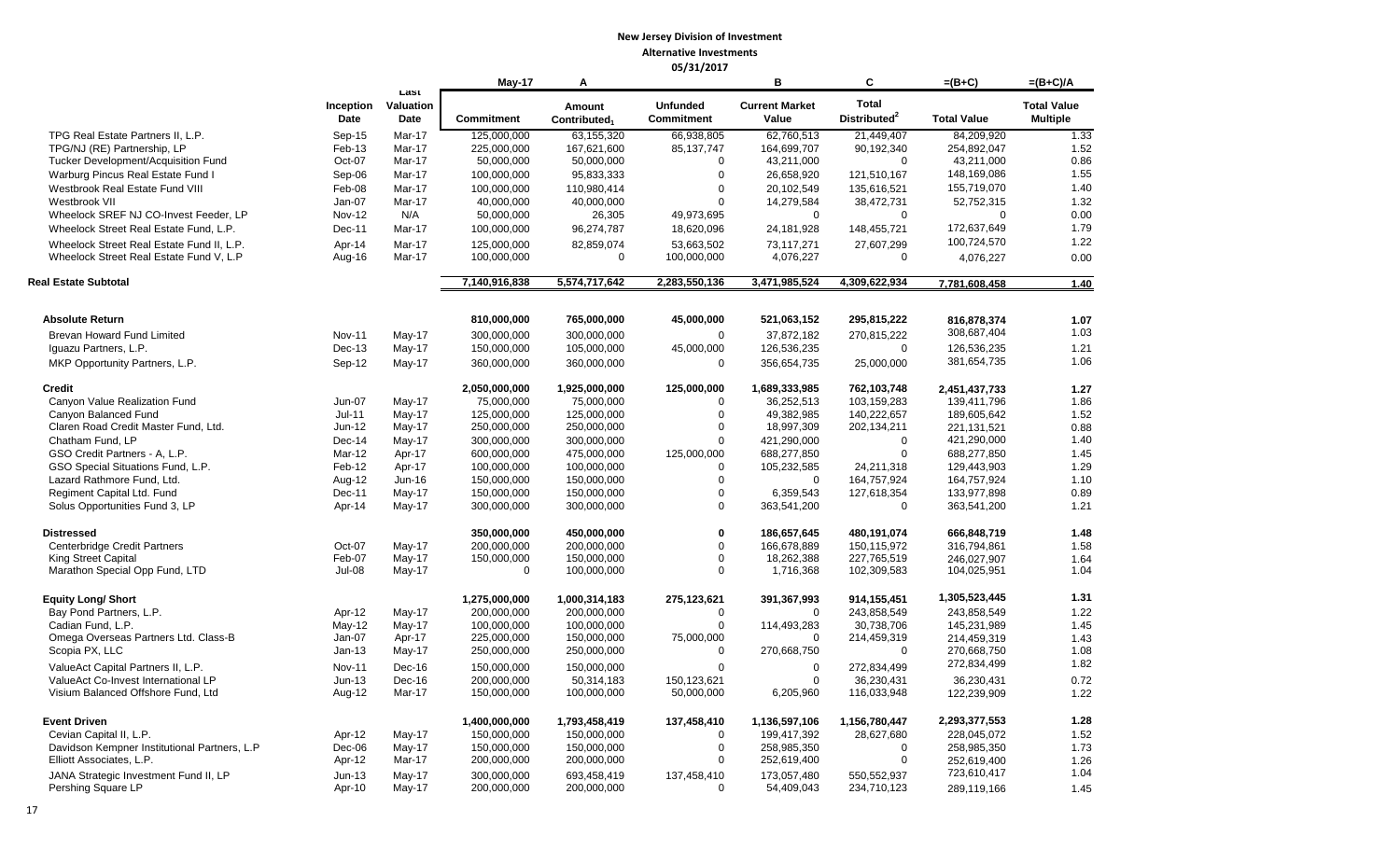|                                                             | 05/31/2017              |                           |                            |                                    |                                      |                                |                                          |                          |                                       |
|-------------------------------------------------------------|-------------------------|---------------------------|----------------------------|------------------------------------|--------------------------------------|--------------------------------|------------------------------------------|--------------------------|---------------------------------------|
|                                                             |                         |                           | May-17                     | Α                                  |                                      | в                              | C                                        | $=(B+C)$                 | $=(B+C)/A$                            |
|                                                             | Inception<br>Date       | Last<br>Valuation<br>Date | <b>Commitment</b>          | Amount<br>Contributed <sub>1</sub> | <b>Unfunded</b><br><b>Commitment</b> | <b>Current Market</b><br>Value | <b>Total</b><br>Distributed <sup>2</sup> | <b>Total Value</b>       | <b>Total Value</b><br><b>Multiple</b> |
| <b>Starboard Leaders Fund LP</b>                            | Mar-14                  | May-17                    | 125,000,000                | 125.000.000                        | $\mathbf 0$                          | 105,556,791                    | 28,421,000                               | 133,977,791              | 1.07                                  |
| Starboard Value and Opportunity LP                          | Mar-14                  | $May-17$                  | 75,000,000                 | 75,000,000                         | $\mathbf 0$                          | 92,551,650                     | $\mathbf 0$                              | 92,551,650               | 1.23                                  |
| Third Point Offshore Fund, LTD.                             | Apr-11                  | <b>Nov-16</b>             | 100,000,000                | 100,000,000                        | $\overline{0}$                       | 0                              | 153,652,162                              | 153,652,162              | 1.54                                  |
| York Capital Management, LP                                 | Feb-07                  | Feb-17                    | 100,000,000                | 100,000,000                        | $\Omega$                             | $\Omega$                       | 160,816,546                              | 160,816,546              | 1.61                                  |
| <b>Fund of Funds</b>                                        |                         |                           | 2,210,000,000              | 2,151,258,928                      | 58,741,072                           | 1,363,392,311                  | 1,438,446,101                            | 2,801,838,411            | 1.30                                  |
| AIMS/NJ Multi-Strategy Portfolio, LLC                       | Aug-06                  | May-17                    | 550,000,000                | 550,000,000                        | $\Omega$                             | 422,048,739                    | 277,756,475                              | 699,805,214              | 1.27                                  |
| Arden Garden State NJ Fund LP.                              | Jun-06                  | $May-17$                  | 500,000,000                | 500,000,000                        | $\mathbf 0$                          | 6,946,839                      | 553,685,853                              | 560,632,693              | 1.12                                  |
| Protege Partners, LP                                        | $Jun-07$                | Apr-17                    | 150,000,000                | 150,000,000                        | $\Omega$                             | 31,017,696                     | 157,100,000                              | 188,117,696              | 1.25                                  |
| Woodley Park NJ, L.P.                                       | Aug-06                  | Apr-17                    | 810,000,000                | 751,258,928                        | 58,741,072                           | 827,100,906                    | 329,590,586                              | 1,156,691,492            | 1.54                                  |
| Reservoir Strategic Partners Fund, LP                       | Jul-11                  | $May-17$                  | 200,000,000                | 200,000,000                        | $\mathbf 0$                          | 76,278,131                     | 120,313,186                              | 196,591,317              | 0.98                                  |
| <b>Global Macro</b>                                         |                         |                           | 550,000,000                | 550,000,000                        | 0                                    | 568,753,150                    | 25,000,000                               | 593,753,150              | 1.08                                  |
| Lynx Common (Bermuda) Ltd.                                  | Mar-11                  | $May-17$                  | 200,000,000                | 200,000,000                        | $\mathbf 0$                          | 175,386,750                    | 25,000,000                               | 200,386,750              | 1.00                                  |
| Winton Futures Fund                                         | $Jan-11$                | May-17                    | 350,000,000                | 350.000.000                        | $\mathbf 0$                          | 393,366,400                    | $\Omega$                                 | 393,366,400              | 1.12                                  |
| <b>Multi-Strategy</b>                                       |                         |                           | 500,000,000                | 650,000,000                        | 0                                    | 119,308,839                    | 691,909,038                              | 811,217,877              | 1.25                                  |
| AG Garden Partners, LP                                      | Mar-06                  | $May-17$                  | $\mathbf 0$                | 150,000,000                        | $\mathbf 0$                          | 2,559,370                      | 158,771,000                              | 161,330,370              | 1.08                                  |
| Farallon Capital Inst. Partners, L.P.                       | Jun-07                  | May-17                    | 150,000,000                | 150,000,000                        | $\Omega$                             | 3,914,033                      | 168,095,146                              | 172,009,179              | 1.15                                  |
| Laurion Capital Global Markets Fund                         | Sep-15                  | Jun-16                    | 100.000.000                | 100.000.000                        | $\mathbf 0$                          | $\Omega$                       | 93,736,127                               | 93,736,127               | 0.94                                  |
| Laurion Capital Ltd.                                        | Jul-15                  | $May-17$                  | 100,000,000                | 100,000,000                        | $\Omega$                             | 103,836,000                    | $\mathbf 0$                              | 103,836,000              | 1.04                                  |
| OZ Domestic Partners II, Ltd.                               | Jun-06                  | $May-17$                  | 150,000,000                | 150,000,000                        | $\Omega$                             | 8,999,436                      | 271,306,765                              | 280,306,201              | 1.87                                  |
|                                                             |                         |                           |                            |                                    |                                      |                                |                                          |                          |                                       |
| Hedge Fund Subtotal                                         |                         |                           | 9,145,000,000              | 9,285,031,530                      | 641,323,103                          | 5,976,474,181                  | 5,764,401,080                            | 11,740,875,261           | 1.26                                  |
| Aether Real Assets III Surplus, LP                          | <b>Nov-13</b>           | Mar-17                    | 100,000,000                | 77,046,599                         | 24,122,173                           | 104,883,133                    | 1,168,772                                | 106,051,905              | 1.38                                  |
| Aether Real Assets III. LP                                  | <b>Nov-13</b>           | Mar-17                    | 30,000,000                 | 19,960,904                         | 10,676,563                           | 25,309,819                     | 637,467                                  | 25,947,286               | 1.30                                  |
| Blackstone Energy Partners, L.P.                            | Mar-12                  | Mar-17                    | 150,000,000                | 181,256,083                        | 14,559,992                           | 158,513,668                    | 91,547,251                               | 250.060.918              | 1.38                                  |
| Blackstone Energy Partners II, L.P.                         | May-15                  | Mar-17                    | 80,000,000                 | 26,011,332                         | 53,988,668                           | 29,273,777                     | 58,219                                   | 29,331,996               | 1.13                                  |
| <b>Blackstone Resources Select Fund</b>                     | Aug-11                  | $May-17$                  | 250,000,000                | 250,000,000                        | $\Omega$                             | 140,920,250                    | $\Omega$                                 | 140,920,250              | 0.56                                  |
| Blackstone TOP Fund - A. L.P.                               | $Jul-12$                | Mar-17                    | 620,093,499                | 741,061,295                        | 80,869,357                           | 535,630,008                    | 307,587,455                              | 843,217,463              | 1.14                                  |
| Brookfield Capital Partners IV, L.P.                        | $May-16$                | Mar-17                    | 150,000,000                | 51,017,726                         | 107,233,741                          | 51,090,365                     | 11,784,855                               | 62,875,220               | 1.23                                  |
| BX NJ Co-Invest, L.P.                                       | Aug-12                  | Mar-17                    | 21,163,690                 | 21,163,690                         | $\mathbf 0$                          | 59,216,744                     | 18,588,036                               | 77,804,780               | 3.68                                  |
| Gresham Commodity Fund (ETAP)                               | Feb-08                  | $Jan-17$                  | 200,000,000                | 200,000,000                        | $\overline{0}$                       | $\Omega$                       | 98,949,810                               | 98,949,810               | 0.49                                  |
| Gresham Commodity Fund (TAP)                                | Nov-07                  | $Jan-17$                  | 200,000,000                | 200,000,000                        | $\Omega$                             | 0                              | 134,421,962                              | 134,421,962              | 0.67                                  |
| GSO Energy Partners - A, L.P.                               | Mar-12                  | Mar-17                    | 650,000,000                | 562,207,686                        | 318,726,330                          | 394,401,472                    | 230,934,016                              | 625,335,488              | 1.11                                  |
| Hitecvision VII, L.P.<br>NJ/HV Resource Opportunities, L.P. | Apr-14<br><b>Jun-15</b> | Mar-17<br>Dec-16          | 100,000,000<br>150.000.000 | 38,576,814<br>38.179.044           | 61,423,186<br>114.456.851            | 36,009,180<br>34.762.974       | $\Omega$<br>2.635.895                    | 36,009,180               | 0.93                                  |
| OZ Energy Partners Parallel B, L.P.                         | May-16                  | Mar-17                    | 100.000.000                | 14,930,049                         | 97.563.870                           | 10,369,088                     | 12.493.919                               | 37,398,870<br>22,863,007 | 0.98<br>1.53                          |
| OZNJ Real Asset Opportunities, LP                           | Mar-13                  | May-17                    | 200,000,000                | 141,823,079                        | 102,088,519                          | 122,831,060                    | 43,911,598                               | 166,742,657              | 1.18                                  |
| Woodley Park NJ, L.P.                                       | May-11                  | Dec-16                    | 135,000,000                | 135,000,000                        | $\overline{0}$                       | $\mathbf 0$                    | 89,569,359                               | 89,569,359               | 0.66                                  |
| <b>Sheridan Production Partners I</b>                       | Aug-07                  | Mar-17                    | 50,000,000                 | 60,525,000                         | $\overline{0}$                       | 32,882,001                     | 43,625,000                               | 76,507,001               | 1.26                                  |
| Sheridan Production Partners II-B, L.P                      | <b>Nov-10</b>           | Mar-17                    | 100,000,000                | 100,000,000                        | $\Omega$                             | 66,365,000                     | 7,000,000                                | 73,365,000               | 0.73                                  |
| Tenaska Power Fund II, L.P.                                 | Sep-08                  | Mar-17                    | 100,000,000                | 88,400,862                         | 11,599,138                           | 3,660,044                      | 79,534,400                               | 83,194,444               | 0.94                                  |
| Warburg Pincus Energy, L.P.                                 | May-14                  | Mar-17                    | 100,000,000                | 41,400,000                         | 58,600,000                           | 37,380,753                     | 3,288,500                                | 40,669,253               | 0.98                                  |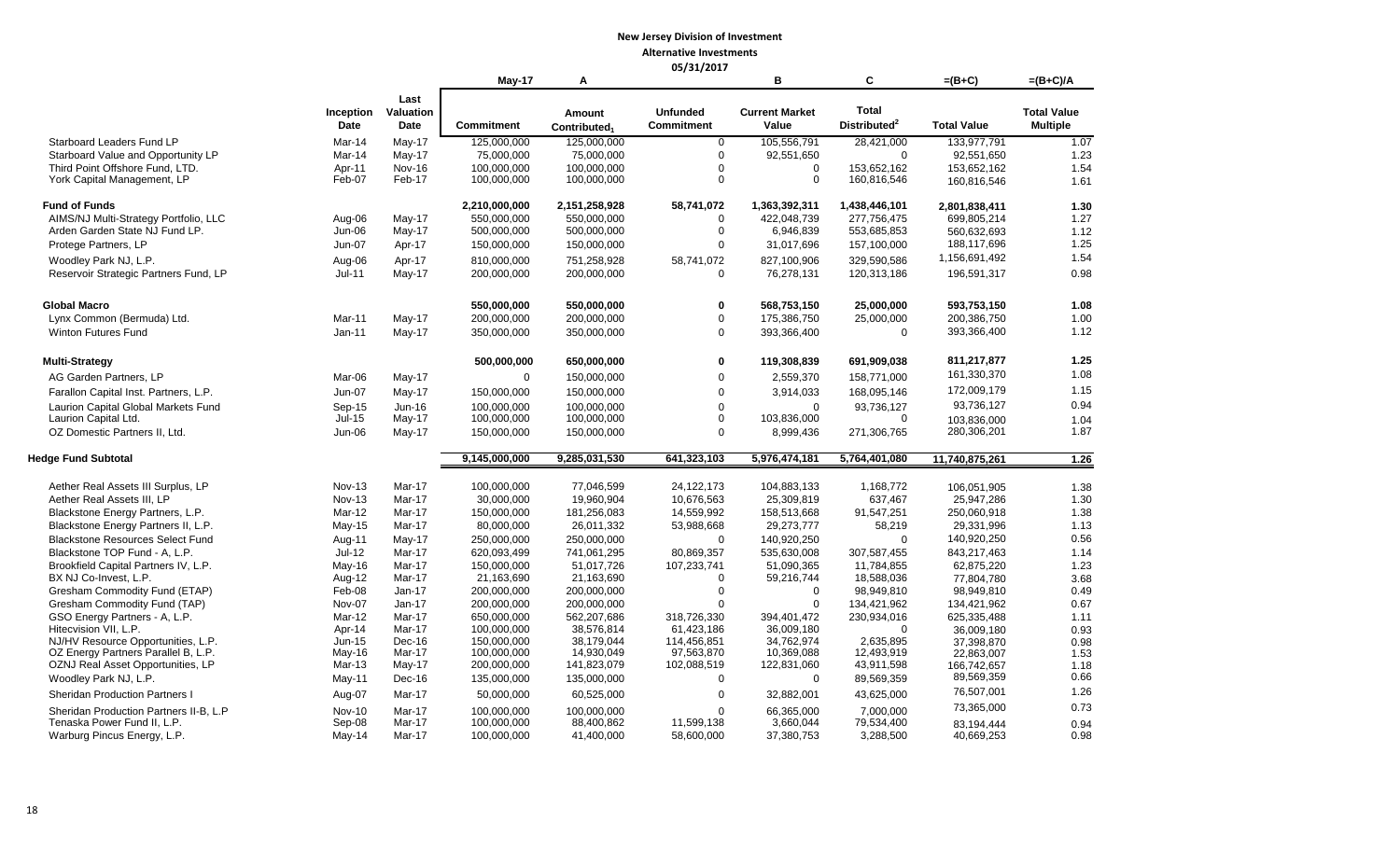|                             | <b>New Jersey Division of Investment</b> |                           |                |                        |                               |                                |                                   |                    |                                       |  |  |
|-----------------------------|------------------------------------------|---------------------------|----------------|------------------------|-------------------------------|--------------------------------|-----------------------------------|--------------------|---------------------------------------|--|--|
|                             | <b>Alternative Investments</b>           |                           |                |                        |                               |                                |                                   |                    |                                       |  |  |
|                             | 05/31/2017                               |                           |                |                        |                               |                                |                                   |                    |                                       |  |  |
|                             |                                          |                           | $May-17$       |                        |                               | в                              | Ĉ                                 | $=(B+C)$           | $=(B+C)/A$                            |  |  |
|                             | Inception<br>Date                        | Last<br>Valuation<br>Date | Commitment     | Amount<br>Contributed. | <b>Unfunded</b><br>Commitment | <b>Current Market</b><br>Value | Total<br>Distributed <sup>2</sup> | <b>Total Value</b> | <b>Total Value</b><br><b>Multiple</b> |  |  |
| <b>Real Assets Subtotal</b> |                                          |                           | 3,486,257,189  | 2,988,560,164          | 1,055,908,387                 | 1,843,499,336                  | 1,177,736,515                     | 3,021,235,850      | 1.01                                  |  |  |
| <b>Grand Total</b>          |                                          |                           | 34,685,852,158 | 30,221,894,472         | 8,283,825,916                 | 18,887,006,110                 | 21,759,913,074                    | 40,646,919,184     | 1.34                                  |  |  |

1. Amount Contributed does not include adjustment for portion of total distributions that are recallable. Contributions does include return of unused funded capital.

2. Total distributed include recallable portion of proceeds.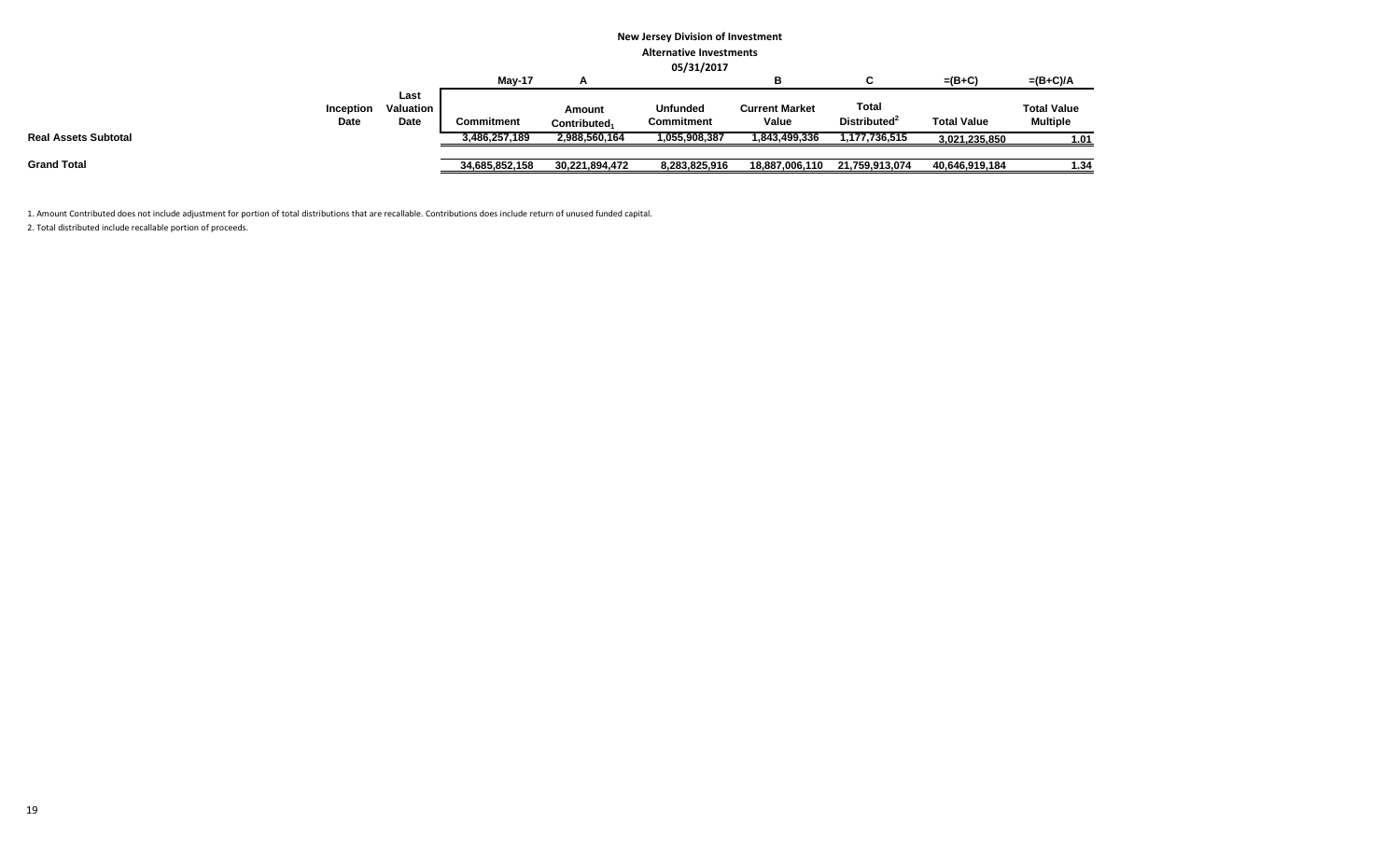#### **New Jersey Division of Investment Global Diversified Credit 05/31/17**

#### **Global Diversified Credit as of May 31, 2017**

Presents underlying fund level information including the Portfolio's original commitments, funded amounts to date, remaining commitments and the distributions to date.

|                                             |                       |                           | May-17            | A                      |                               | в                              | C                                        | $=(B+C)$           | $=(B+C)/A$                            |
|---------------------------------------------|-----------------------|---------------------------|-------------------|------------------------|-------------------------------|--------------------------------|------------------------------------------|--------------------|---------------------------------------|
|                                             | <b>Inception Date</b> | Last<br>Valuation<br>Date | <b>Commitment</b> | Amount<br>Contributed, | <b>Unfunded</b><br>Commitment | <b>Current Market</b><br>Value | <b>Total</b><br>Distributed <sup>2</sup> | <b>Total Value</b> | <b>Total Value</b><br><b>Multiple</b> |
| <b>BlackRock Credit Investors</b>           | Oct-07                | Jun-16                    | 400,000,000       | 400,000,000            |                               | 0                              | 383,224,897                              | 383,224,897        | 0.96                                  |
| <b>BlackRock Credit Investors Co-Invest</b> | Oct-09                | $Jun-16$                  | 144,000,000       | 144,000,000            |                               |                                | 262,082,589                              | 262,082,589        | 1.82                                  |
| Blackstone TORO Fund - A L.P.               | Apr-16                | Mar-17                    | 250,000,000       | 168,066,531            | 81,933,469                    | 170,747,864                    | 0                                        | 170,747,864        | 1.02                                  |
| Cerberus NJ Credit Opportunities Fund, L.P. | Apr-12                | May-17                    | 300,000,000       | 321,268,657            | 86,194,030                    | 340,187,525                    | 107,462,687                              | 447,650,211        | 1.39                                  |
| Crayhill NJ Fund, LP                        | May-17                | Mar-17                    | 150,000,000       | 8,730,034              | 141,269,966                   | 8,730,034                      | $\Omega$                                 | 8,730,034          | 1.00                                  |
| Golden Tree Opportunities LP-Class D        | Sep-07                | Apr-17                    | 250,000,000       | 249,500,000            | 500,000                       | 508,768,666                    | 4,676,086                                | 513,444,752        | 2.06                                  |
| Knight TAO, L.P.                            | $Oct-14$              | Mar-17                    | 700,000,000       | 336,662,027            | 363,337,973                   | 343,966,577                    | 35,150,699                               | 379,117,276        | 1.13                                  |
| Knight/TPG NPL - C, L.P.                    | Mar-12                | Mar-17                    | 70,382,674        | 78,556,376             | 5,000,000                     | 24,546,753                     | 94,763,249                               | 119,310,002        | 1.52                                  |
| Knight/TPG NPL - R, L.P.                    | Mar-12                | Mar-17                    | 59,054,236        | 55,554,236             | 3,500,000                     | 6,352,429                      | 77,134,323                               | 83,486,752         | 1.50                                  |
| NJ/TCW Direct Lending LLC                   | Feb-16                | Mar-17                    | 150,000,000       | 54,549,000             | 95,451,000                    | 54,651,989                     | 990,000                                  | 55,641,989         | 1.02                                  |
| Owl Rock Capital Corporation                | Sep-16                | Mar-17                    | 400,000,000       | 128,521,083            | 271,478,917                   | 130,364,204                    | 13                                       | 130,364,216        | 1.01                                  |
| Owl Rock Capital Holdings LLC               | Sep-16                | Sep-16                    | 1,299,670         | 1,299,670              |                               | 1,267,170                      | 32,500                                   | 1,299,670          | 1.00                                  |
| OZSC, LP                                    | Apr-10                | May-17                    | 350,000,000       | 291,031,826            | 449,650,290                   | 573,382,982                    | 390,682,116                              | 964,065,098        | 3.31                                  |
| OZSC II, LP                                 | Mar-13                | May-17                    | 650,000,000       | 557,425,240            | 125,823,675                   | 655,856,756                    | 33,248,915                               | 689,105,671        | 1.24                                  |
| OZNJ Private Opportunities LP               | Mar-13                | May-17                    | 400,000,000       | 725,571,965            | 50,665,445                    | 424,605,600                    | 376,237,410                              | 800,843,010        | 1.10                                  |
| <b>TCW Direct Lending LLC</b>               | Mar-15                | Mar-17                    | 150,000,000       | 108,420,635            | 49,094,379                    | 85,601,800                     | 27,258,858                               | 112,860,658        | 1.04                                  |
| TPG Opportunities Partners III (A), LP      | Apr-14                | Mar-17                    | 100,000,000       | 46,999,241             | 54,305,095                    | 53,091,128                     | 1,318,644                                | 54,409,772         | 1.16                                  |
| Total                                       |                       |                           | 4,524,736,580     | 3,676,156,520          | 1,778,204,239                 | 3,382,121,476                  | 1,794,262,985                            | 5,176,384,461      | 1.41                                  |

1. Amount Contributed does not include adjustment for portion of total distributions that are recallable. Contributions does include return of unused funded capital.

2. Total distributed include recallable portion of proceeds.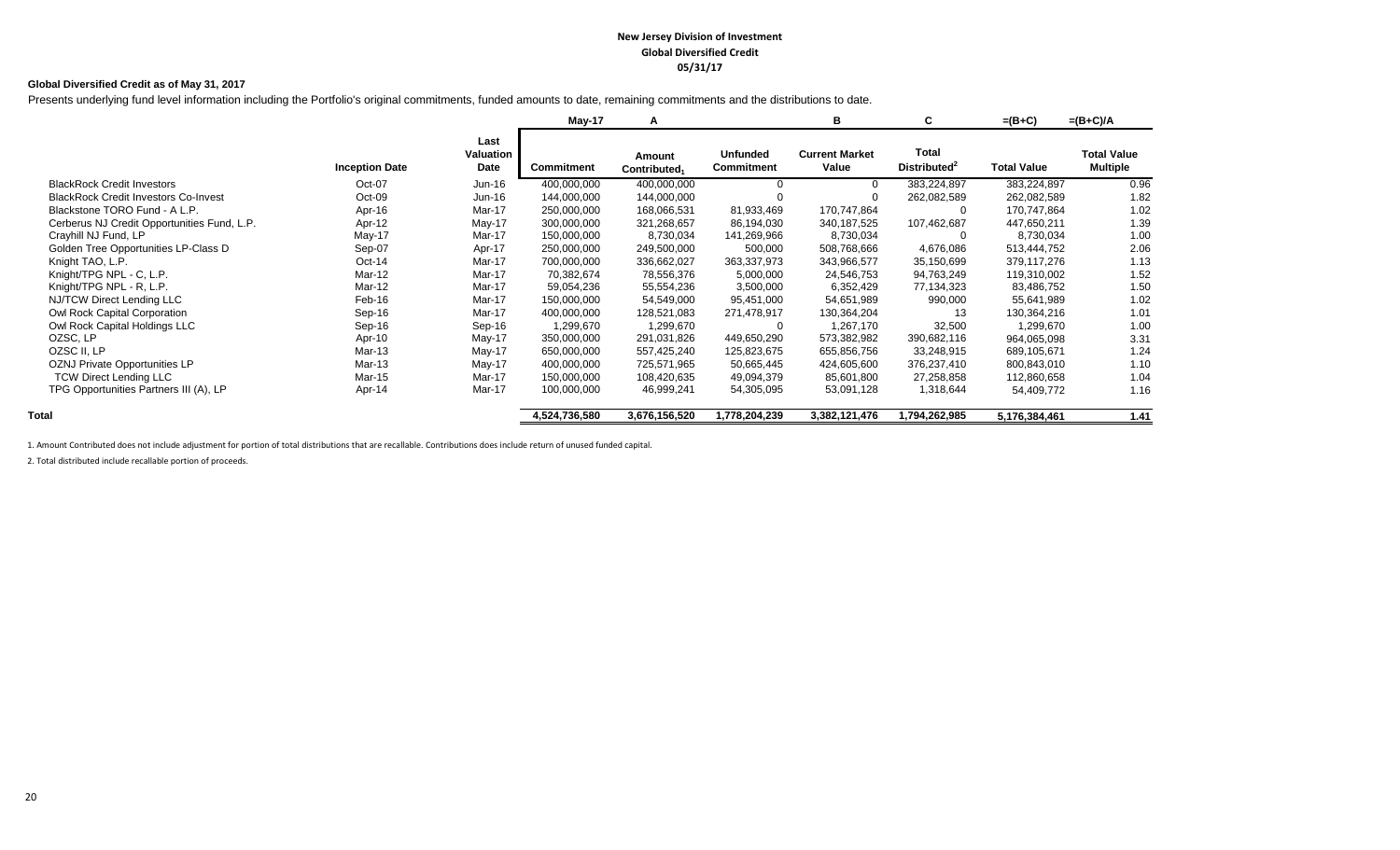# **New Jersey Division of Investment Opportunistic Investments**

## **05/31/17 Opportunistic Investments as of May 31, 2017**

Presents underlying fund level information including the Portfolio's original commitments, funded amounts to date, remaining commitments and the distributions to date.

|                            |                       |                                  | $M$ ay-17   |                                           |                                      | в                              |                                          | $=(B+C)$           | $=(B+C)/A$                            |
|----------------------------|-----------------------|----------------------------------|-------------|-------------------------------------------|--------------------------------------|--------------------------------|------------------------------------------|--------------------|---------------------------------------|
|                            | <b>Inception Date</b> | Last<br>Valuation<br><b>Date</b> | Commitment  | <b>Amount</b><br>Contributed <sub>1</sub> | <b>Unfunded</b><br><b>Commitment</b> | <b>Current Market</b><br>Value | <b>Total</b><br>Distributed <sup>2</sup> | <b>Total Value</b> | <b>Total Value</b><br><b>Multiple</b> |
| Dyal NJ Investors, L.P.    | $Oct-12$              | Dec-16                           | 200,000,000 | 200,533,952                               | 26,041,188                           | 153,807,902                    | 95,043,380                               | 248,851,283        | 1.24                                  |
| Dyal II NJ Investors, L.P. | <b>Jul-14</b>         | Mar-17                           | 250,000,000 | 122,664,167                               | 135,589,962                          | 107,015,701                    | 22,947,534                               | 129,963,235        | 1.06                                  |
| Dyal III US Investors LP   | $Dec-15$              | Mar-17                           | 200,000,000 | 70,578,152                                | 136,683,807                          | 80,323,231                     | 12,359,312                               | 92,682,543         | 1.31                                  |
| Total                      |                       |                                  | 650,000,000 | 393,776,272                               | 298,314,956                          | 341,146,834                    | 130,350,227                              | 471,497,060        | 1.20                                  |

1. Amount Contributed does not include adjustment for portion of total distributions that are recallable. Contributions does include return of unused funded capital.

2. Total distributed include recallable portion of proceeds.